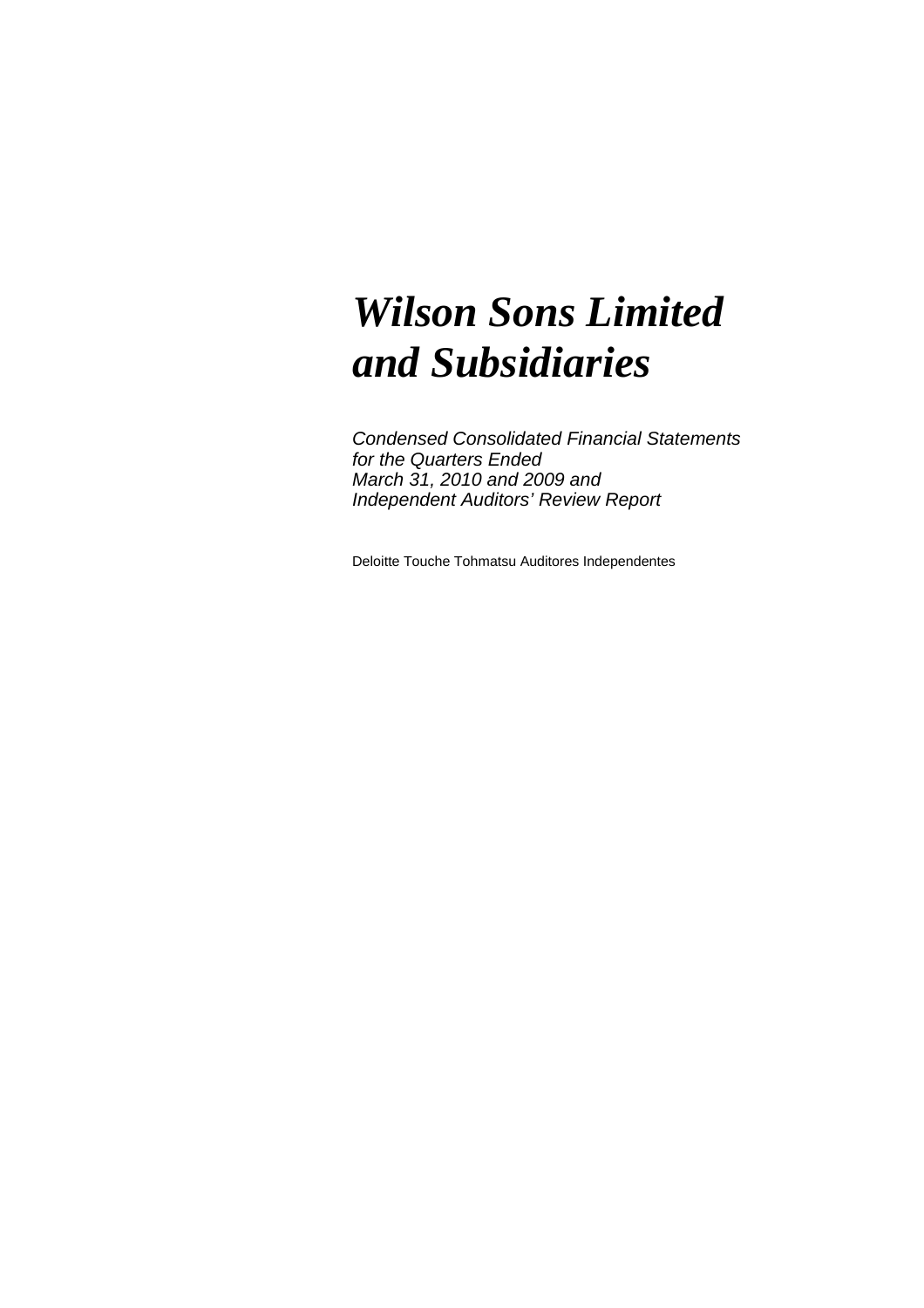# Deloitte.

Deloitte Touche Tohmatsu Av. Pres. Wilson, 231 22°, 25° e 26° andares 20030-905 - Rio de Janeiro - RJ **Brasil** 

Tel.: +55 (21) 3981-0500 Fax: +55 (21) 3981-0600 www.deloitte.com.br

## AUDITORS' REPORT ON REVIEW OF INTERIM FINANCIAL STATEMENTS

To the Shareholders and Management of Wilson Sons Limited and Subsidiaries Hamilton, Bermuda

#### Introduction

We have reviewed the accompanying condensed consolidated balance sheet of Wilson Sons Limited and Subsidiaries as of March 31, 2010 and the related condensed consolidated statement of comprehensive income, changes in equity and cash flows for the quarters ended March 31, 2010 and 2009, all expressed in United States Dollars. Management is responsible for the preparation and presentation of this condensed interim financial information in accordance with International Accounting Standard No. 34 ("IAS 34"), Interim Financial Reporting. Our responsibility is to express a conclusion on this condensed interim financial information based on our review.

#### Scope of Review

We conducted our review in accordance with International Standard on Review Engagements 2410, Review of Interim Financial Information Performed by the Independent Auditor of the Entity. A review of interim financial information consists of making inquiries, primarily of persons responsible for financial and accounting matters, and applying analytical and other review procedures. A review is substantially less in scope than an audit conducted in accordance with International Standards on Auditing and consequently does not enable us to obtain assurance that we would become aware of all significant matters that might be identified in an audit. Accordingly, we do not express an audit opinion.

### Conclusion

Based on our review, nothing has come to our attention that causes us to believe that the accompanying condensed interim financial information is not prepared, in all material respects, in accordance with International Accounting Standard No. 34 (IAS 34), Interim Financial Reporting.

We have previously audited the consolidated balance sheet of Wilson Sons Limited and Subsidiaries for the year ended December 31, 2009, presented here in condensed format for comparative purposes and, based on our audit, we issued an unqualified opinion thereon, dated March 23, 2010.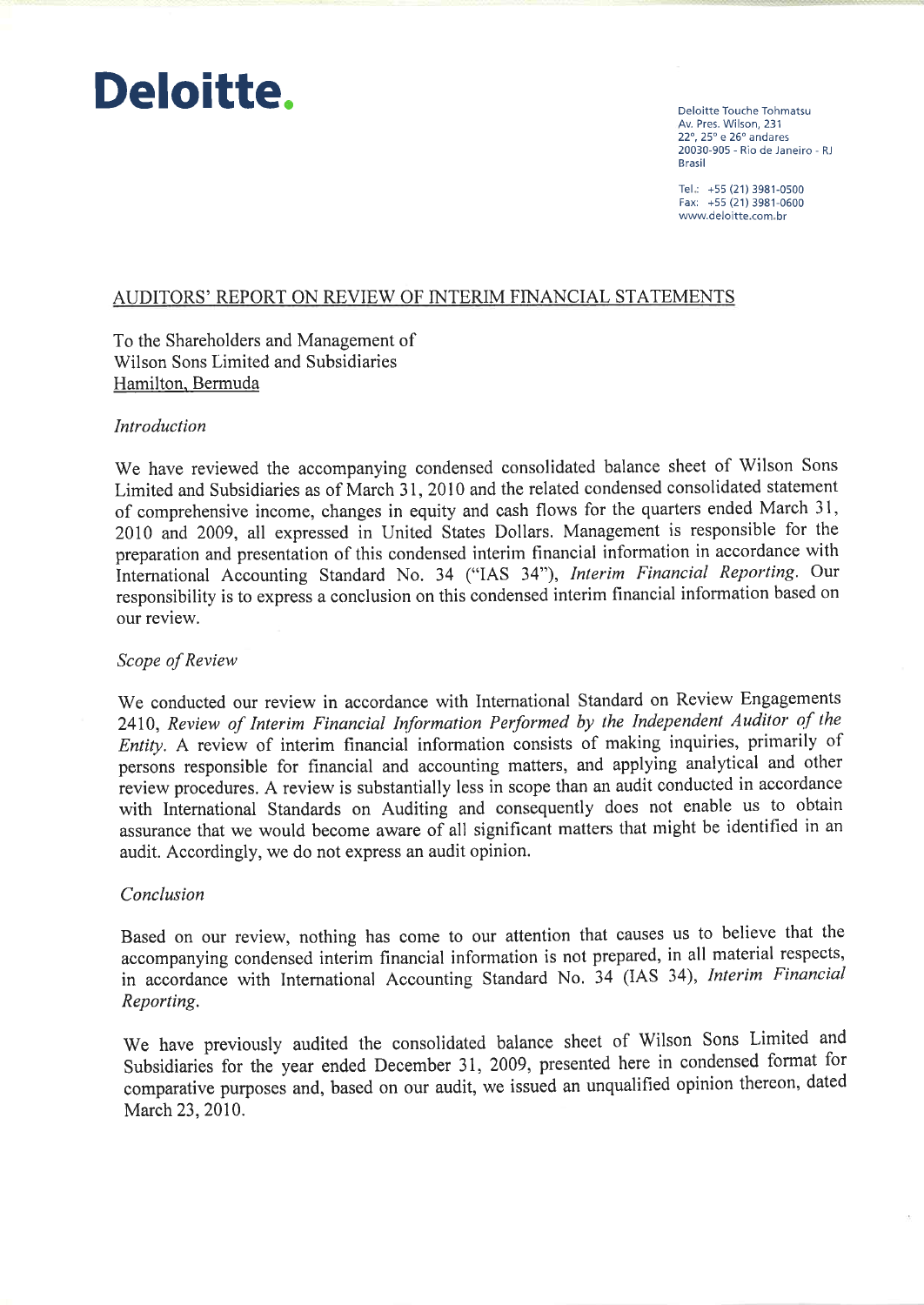Wilson Sons Limited and subsidiaries

Our review also included the convenience translation of the reporting currency amounts (United States Dollar) into Brazilian Real amounts and, based on our review nothing has come to our attention that causes us to believe that such convenience translation has not been made in conformity with the basis stated in Note 2. The translation of the condensed consolidated financial information amounts into the Brazilian Real amounts has been made solely for the convenience of readers in Brazil.

Delotte Trul Clauster

DELOITTE TOUCHE TOHMATSU Auditores Independentes

Rio de Janeiro, Brazil May 14, 2010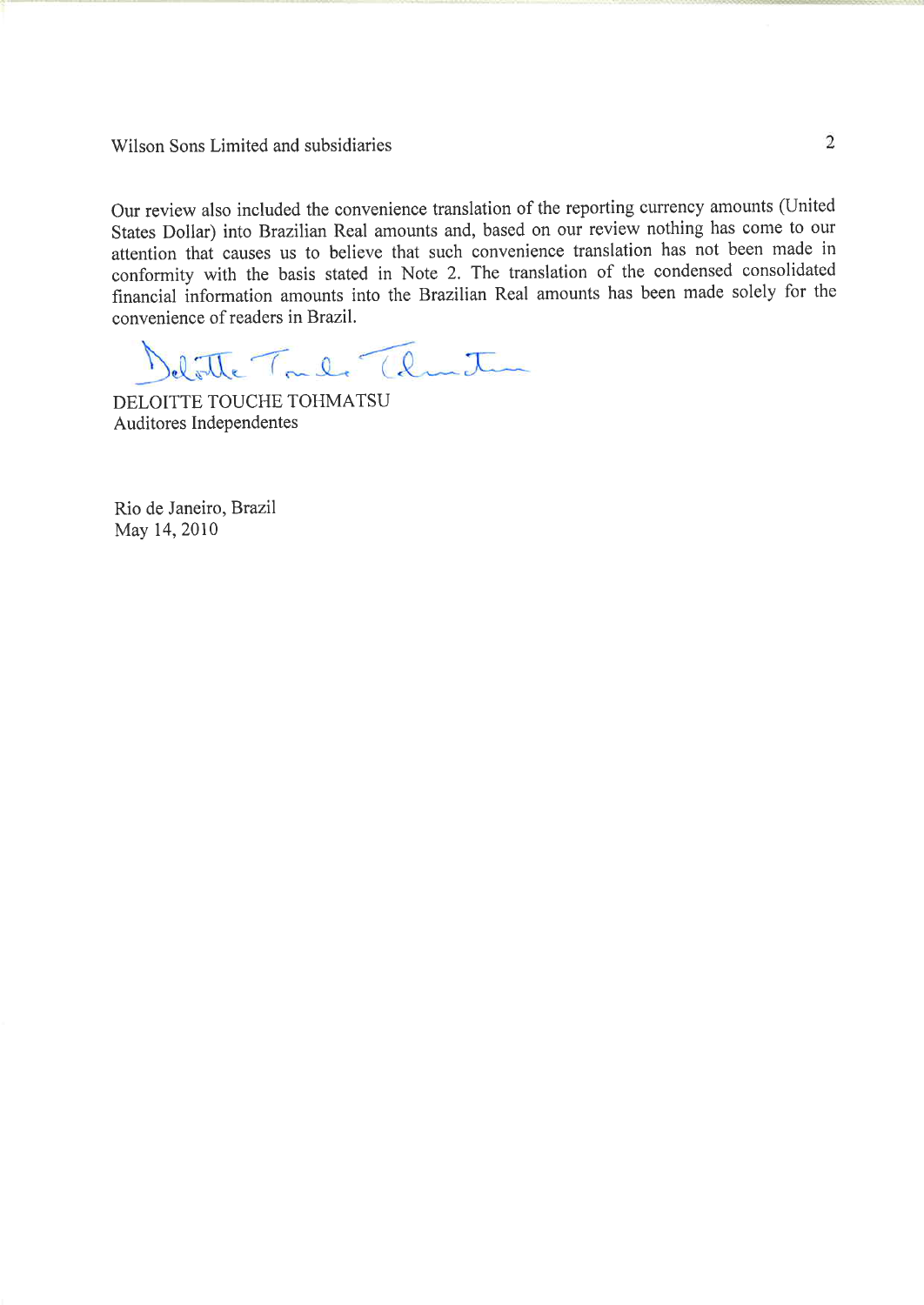## CONDENSED CONSOLIDATED INCOME STATEMENT FOR THE PERIODS ENDED MARCH 31, 2010 AND 2009

(Amounts expressed in thousands, unless otherwise noted – Brazilian Real amounts

are the result of a Convenience Translation) - Unaudited

|                                                            |       |           |           | Convenience translation |           |
|------------------------------------------------------------|-------|-----------|-----------|-------------------------|-----------|
|                                                            |       | 2010      | 2009      | 2010                    | 2009      |
|                                                            | Note  | US\$      | US\$      | R\$                     | $R\$      |
| <b>REVENUE</b>                                             | 4     | 121,425   | 103,597   | 216,258                 | 239,848   |
| Raw materials and consumables used                         |       | (11, 855) | (11,786)  | (21, 115)               | (27, 287) |
| Personnel expenses                                         | 5     | (41, 721) | (28, 181) | (74, 305)               | (65, 245) |
| Depreciation and amortization expense                      |       | (9,545)   | (7, 431)  | (17,000)                | (17,204)  |
| Other operating expenses                                   | 6     | (44, 042) | (32, 407) | (78, 438)               | (75,029)  |
| Profit (loss) on disposal of property, plant and equipment |       | 15        | (17)      | 27                      | (39)      |
| Investment income                                          | 7     | (1,068)   | 3,526     | (1,902)                 | 8,163     |
| Finance costs                                              | 7     | (2,936)   | (2,451)   | (5,229)                 | (5,675)   |
|                                                            |       |           |           |                         |           |
| PROFIT BEFORE TAX                                          |       | 10,273    | 24,850    | 18,296                  | 57,532    |
| Income tax expense                                         | $8\,$ | (4,055)   | (8,711)   | (7,221)                 | (20, 168) |
| PROFIT FOR THE PERIOD                                      |       | 6,218     | 16,139    | 11,075                  | 37,364    |
| Profit for the period attributable to:                     |       |           |           |                         |           |
| Owners of the company                                      |       | 5,974     | 15,906    | 10,640                  | 36,825    |
| Non controlling interests                                  |       | 244       | 233       | 435                     | 539       |
|                                                            |       | 6,218     | 16,139    | 11,075                  | 37,364    |
| OTHER COMPREHENSIVE INCOME AND LOSS                        |       |           |           |                         |           |
| Exchange differences arising on translation of foreign     |       |           |           |                         |           |
| operations                                                 |       | (184)     | 446       | (329)                   | 1,034     |
| TOTAL COMPREHENSIVE INCOME FOR THE PERIOD                  |       | 6,034     | 16,585    | 10,746                  | 38,398    |
| Total comprehensive income for the period attributable to: |       |           |           |                         |           |
| Owners of the company                                      |       | 5,918     | 16,338    | 10,540                  | 37,828    |
| Non controlling interests                                  |       | 116       | 247       | 206                     | 571       |
|                                                            |       | 6,034     | 16,585    | <u>10,746</u>           | 38,399    |
| Earnings per share for continuing operations               |       |           |           |                         |           |
| Basic and diluted (cents per share)                        | 21    | 8.40c     | 22.36c    | 14.96c                  | 51.80c    |
|                                                            |       |           |           |                         |           |

*Exchange rates 03/31/10 – R\$1.7810/ US\$1.00 12/31/09 – R\$1.7412/ US\$1.00 03/31/09 – R\$2.3152/ US\$1.00* 

The accompanying notes are an integral part of the condensed consolidated financial statements.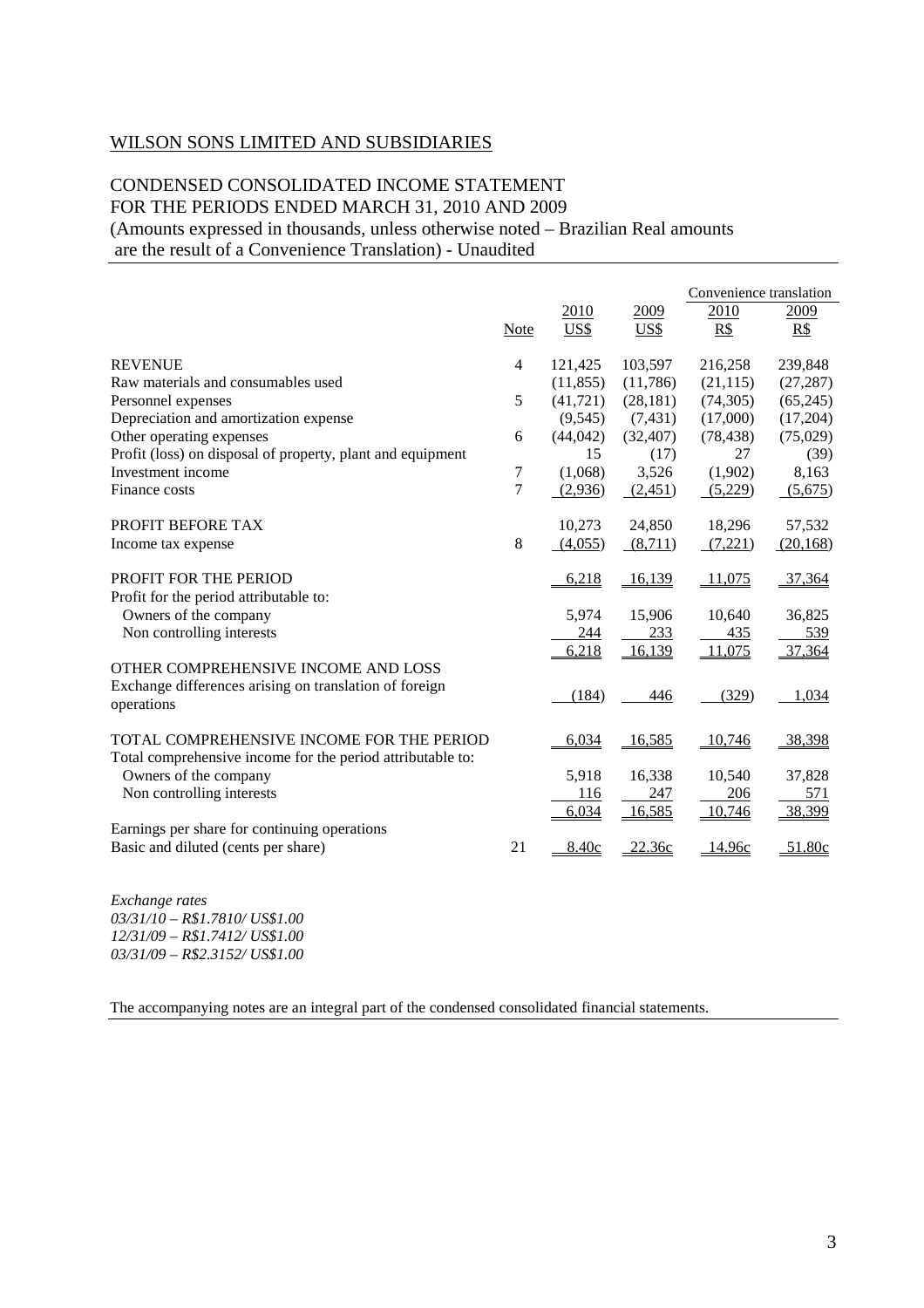## CONDENSED CONSOLIDATED BALANCE SHEET AS OF MARCH 31, 2010 AND DECEMBER 31, 2009

(Amounts expressed in thousands, unless otherwise noted – Brazilian Real amounts

are the result of a Convenience Translation)

|                                              |      |           |         | Convenience translation |           |
|----------------------------------------------|------|-----------|---------|-------------------------|-----------|
|                                              |      | 2010      | 2009    | 2010                    | 2009      |
|                                              | Note | US\$      | US\$    | R\$                     | R\$       |
|                                              |      | Unaudited |         | Unaudited               |           |
| NON-CURRENT ASSETS                           |      |           |         |                         |           |
| Goodwill                                     | 9    | 15,612    | 15,612  | 27,805                  | 27,184    |
| Other intangible assets                      | 10   | 2,148     | 2,239   | 3,826                   | 3,899     |
| Property, plant and equipment                | 11   | 462,669   | 438,878 | 824,013                 | 764,174   |
| Deferred tax assets                          | 16   | 27,171    | 25,499  | 48,391                  | 44,398    |
| Other non-current assets                     |      | 9,355     | 10,521  | 16,661                  | 18,319    |
| Total non-current assets                     |      | 516,955   | 492,749 | 920,696                 | 857,974   |
| <b>CURRENT ASSETS</b>                        |      |           |         |                         |           |
| Inventories                                  | 12   | 18,428    | 20,687  | 32,819                  | 36,021    |
| Trade and other receivables                  | 13   | 115,563   | 105,499 | 205,817                 | 183,695   |
| Short term investments                       | 14   | 5,782     | 11,116  | 10,298                  | 19,355    |
| Cash and cash equivalents                    | 14   | 190,005   | 178,136 | 338,400                 | 310,170   |
| Total current assets                         |      | 329,778   | 315,438 | 587,334                 | 549,241   |
| <b>TOTAL ASSETS</b>                          |      | 846,733   | 808,187 | 1,508,030               | 1,407,215 |
| <b>EQUITY AND LIABILITIES</b>                |      |           |         |                         |           |
| <b>CAPITAL AND RESERVES</b>                  |      |           |         |                         |           |
| Share capital                                | 21   | 9,905     | 9,905   | 17,641                  | 17,247    |
| Capital reserves                             |      | 146,334   | 146,334 | 260,622                 | 254,797   |
| Profit reserve                               |      | 1,981     | 1,981   | 3,528                   | 3,449     |
| Retained earnings                            |      | 249,277   | 243,303 | 443,962                 | 423,640   |
| <b>Translation reserve</b>                   |      | 16,009    | 16,065  | 28,512                  | 27,972    |
| Equity attributable to owners of the company |      | 423,506   | 417,588 | 754,265                 | 727,105   |
| Non controlling interests                    |      | 6,007     | 5,891   | 10,698                  | 10,257    |
| Total equity                                 |      | 429,513   | 423,479 | 764,963                 | 737,362   |
| <b>NON-CURRENT LIABILITIES</b>               |      |           |         |                         |           |
| <b>Bank</b> loans                            | 15   | 249,888   | 237,271 | 445,051                 | 413,136   |
| Deferred tax liabilities                     | 16   | 15,477    | 16,140  | 27,564                  | 28,102    |
| Provisions for contingencies                 | 17   | 12,182    | 9,831   | 21,696                  | 17,118    |
| Obligations under finance leases             | 18   | 8,301     | 8,653   | 14,783                  | 15,067    |
| Total non-current liabilities                |      | 285,848   | 271,895 | 509,094                 | 473,423   |
|                                              |      |           |         |                         |           |
| <b>CURRENT LIABILITIES</b>                   |      |           |         |                         |           |
| Trade and other payables                     | 19   | 105,818   | 89,927  | 188,460                 | 156,581   |
| Current tax liabilities                      |      | 2,161     | 838     | 3,849                   | 1,460     |
| Obligations under finance leases             | 18   | 4,152     | 3,902   | 7,395                   | 6,793     |
| Bank overdrafts and loans                    | 15   | 19,241    | 18,146  | 34,269                  | 31,596    |
| Total current liabilities                    |      | 131,372   | 112,813 | 233,973                 | 196,430   |
| <b>Total liabilities</b>                     |      | 417,220   | 384,708 | 743,067                 | 669,853   |
| TOTAL EQUITY AND LIABILITIES                 |      | 846,733   | 808,187 | 1,508,030               | 1,407,215 |
| Exchange rates                               |      |           |         |                         |           |

*03/31/10 – R\$1.7810/ US\$1.00 12/31/09 – R\$1.7412/ US\$1.00 03/31/09 – R\$2.3152/ US\$1.00* 

The accompanying notes are an integral part of the condensed consolidated financial statements.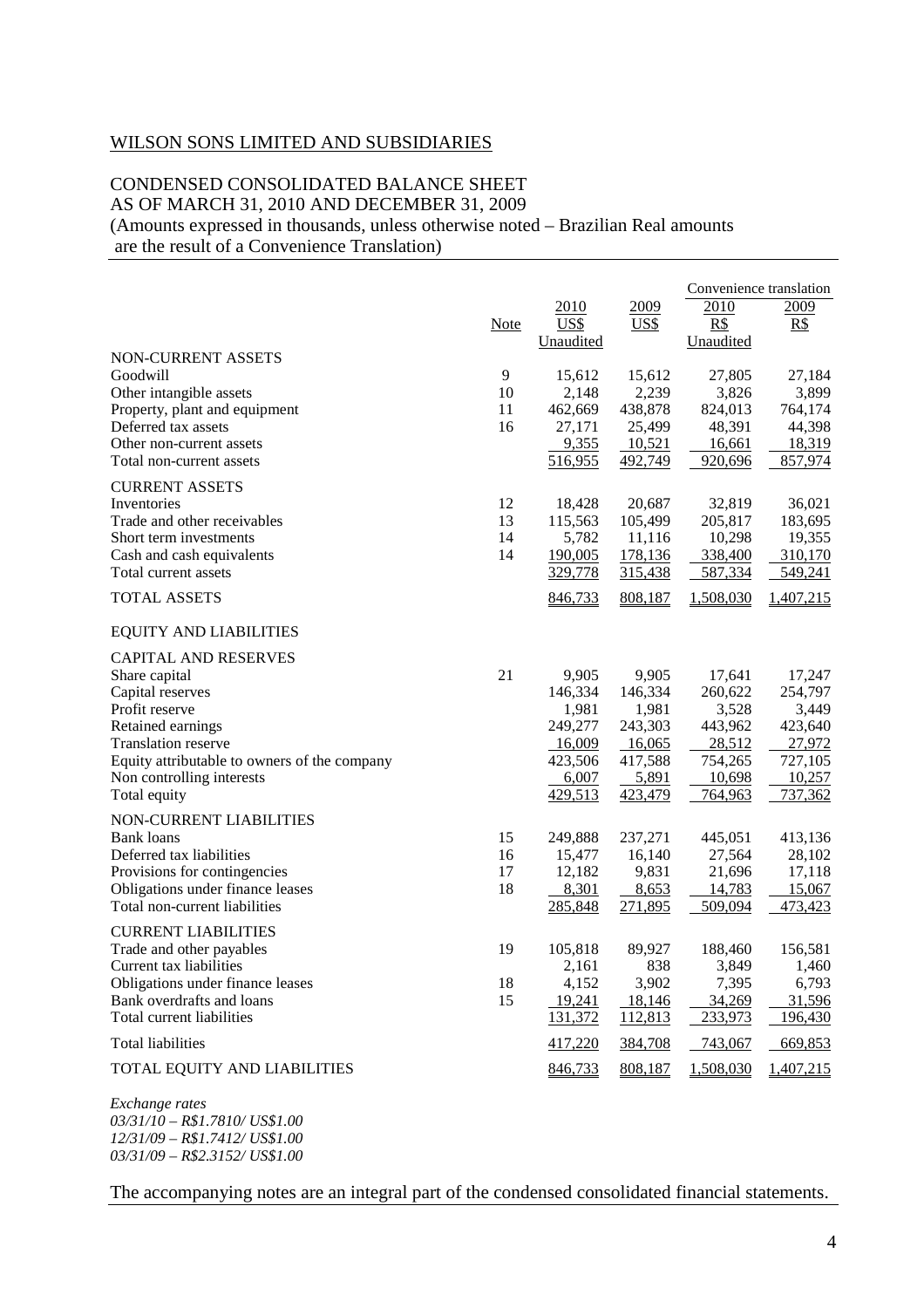### CONDENSED CONSOLIDATED STATEMENTS OF CHANGES IN EQUITY FOR THE PERIOD ENDED MARCH 31, 2010 AND 2009

(Amounts expressed in thousands, unless otherwise noted – Brazilian Real amounts are the result of a Convenience Translation) - Unaudited

|                                                    |      |             |                  |                  |             |             |             | Attributable |             |              |
|----------------------------------------------------|------|-------------|------------------|------------------|-------------|-------------|-------------|--------------|-------------|--------------|
|                                                    |      |             | Capital reserves |                  |             |             | Currency    | to equity    | Non         |              |
|                                                    |      | Share       | Share            |                  | Profit      | Retained    | translation | holders of   | controlling |              |
|                                                    | Note | capital     | premium          | Others           | reserve     | earnings    | Reserve     | the parent   | interests   | <u>Total</u> |
|                                                    |      | <b>US\$</b> | US\$             | $\overline{USS}$ | <b>US\$</b> | <b>US\$</b> | <u>US\$</u> | <b>US\$</b>  | <u>US\$</u> | US\$         |
| <b>BALANCE AT JANUARY 1, 2009</b>                  |      | 9,905       | 117,951          | 28,383           | 1,981       | 170,779     | 1,773       | 330,772      | 1,411       | 332,183      |
| Other comprehensive income and loss                |      |             |                  |                  |             |             | 432         | 432          | 14          | 446          |
| Capital increase                                   |      |             |                  |                  |             |             |             |              | 1,781       | 1,781        |
| Profit for the period                              |      |             |                  |                  |             | 15,906      |             | 15,906       | 233         | 16,139       |
| Total comprehensive income and loss for the period |      |             |                  |                  |             | 15,906      | 432         | 16,338       | 2,028       | 18,366       |
| <b>BALANCE AT MARCH 31, 2009</b>                   | 21   | 9,905       | <u>117,951</u>   | 28,383           | 1,981       | 186,685     | 2,205       | 347,110      | 3,439       | 350,549      |
| <b>BALANCE AT JANUARY 1, 2010</b>                  |      | 9,905       | 117,951          | 28,383           | 1,981       | 243,303     | 16,065      | 417,588      | 5,891       | 423,479      |
| Other comprehensive income and loss                |      |             |                  |                  |             |             | (56)        | (56)         | (128)       | (184)        |
| Profit for the period                              |      |             |                  |                  |             | 5,974       |             | 5,974        | 244         | 6,218        |
| Total comprehensive income and loss for the period |      |             |                  |                  |             | 5,974       | (56)        | 5,918        | $-116$      | 6,034        |
| <b>BALANCE AT MARCH 31, 2010</b>                   | 21   | 9,905       | 117,951          | 28,383           | 1,981       | 249,277     | 16,009      | 423,506      | 6,007       | 429,513      |

(continues)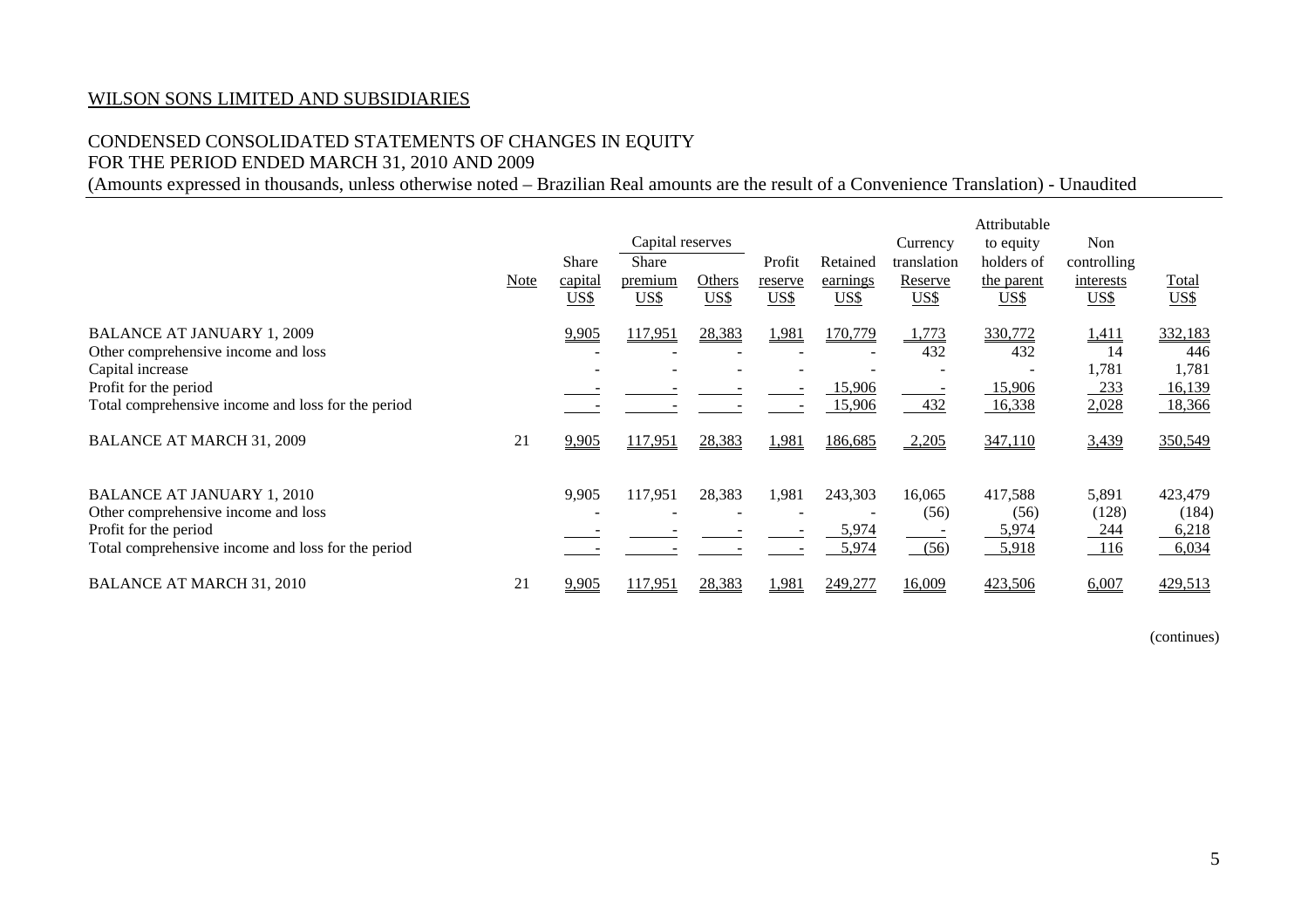### CONDENSED CONSOLIDATED STATEMENTS OF CHANGES IN EQUITY FOR THE PERIOD ENDED MARCH 31, 2010 AND 2009

(Amounts expressed in thousands, unless otherwise noted – Brazilian Real amounts are the result of a Convenience Translation) - Unaudited

|                                                    |      |         |                  |        |         |          | Convenience Translation |              |             |         |
|----------------------------------------------------|------|---------|------------------|--------|---------|----------|-------------------------|--------------|-------------|---------|
|                                                    |      |         |                  |        |         |          |                         | Attributable |             |         |
|                                                    |      |         | Capital reserves |        |         |          | Currency                | to equity    | Non         |         |
|                                                    |      | Share   | Share            |        | Profit  | Retained | translation             | holders of   | controlling |         |
|                                                    | Note | capital | premium          | Others | reserve | earnings | reserve                 | the parent   | interests   | Total   |
|                                                    |      | R\$     | R\$              | R\$    | R\$     | R\$      | R\$                     | R\$          | R\$         | R\$     |
| <b>BALANCE AT JANUARY 1, 2009</b>                  |      | 23,148  | 275,652          | 66,332 | 4,630   | 399,111  | 4,144                   | 773,017      | 3,298       | 776,315 |
| Other comprehensive income and loss                |      |         |                  |        |         |          | 1,000                   | 1,000        | 32          | 1,032   |
| Capital increase                                   |      |         |                  |        |         |          |                         |              | 4,123       | 4,123   |
| Profit for the period                              |      |         |                  |        |         | 36,828   |                         | 36,828       | 539         | 37,367  |
| Total comprehensive income and loss for the period |      |         |                  |        |         | 36,828   | 1,000                   | 37,828       | 4,694       | 42,522  |
| Translation adjustment to Real                     |      | (216)   | (2,572)          | (620)  | (44)    | (3,724)  | (39)                    | (7,215)      | (30)        | (7,245) |
| <b>BALANCE AT MARCH 31, 2009</b>                   | 21   | 22,932  | 273,080          | 65,712 | 4,586   | 432,215  | 5,105                   | 803,630      | 7,962       | 811,592 |
| <b>BALANCE AT JANUARY 1, 2010</b>                  |      | 17,247  | 205,377          | 49,420 | 3,449   | 423,640  | 27,972                  | 727,105      | 10,257      | 737,362 |
| Other comprehensive income and loss                |      |         |                  |        |         |          | (100)                   | (100)        | (229)       | (329)   |
| Profit for the period                              |      |         |                  |        |         | 10,640   |                         | 10,640       | 435         | 11,075  |
| Total comprehensive income and loss for the period |      |         |                  |        |         | 10,640   | (100)                   | 10,540       | 206         | 10,746  |
| Translation adjustment to Real                     |      | 394     | 4,694            | 1,131  | 79      | 9,682    | 640                     | 16,620       | 235         | 16,855  |
| <b>BALANCE AT MARCH 31, 2010</b>                   | 21   | 17,641  | 210,071          | 50,551 | 3,528   | 443,962  | 28,512                  | 754,265      | 10,698      | 764,963 |
| Exchange rates                                     |      |         |                  |        |         |          |                         |              |             |         |

*Exchange rates 03/31/10 – R\$1.7810/ US\$1.00 12/31/09 – R\$1.7412/ US\$1.00 03/31/09 – R\$2.3152/ US\$1.00* 

The accompanying notes are an integral part of the condensed consolidated financial statements.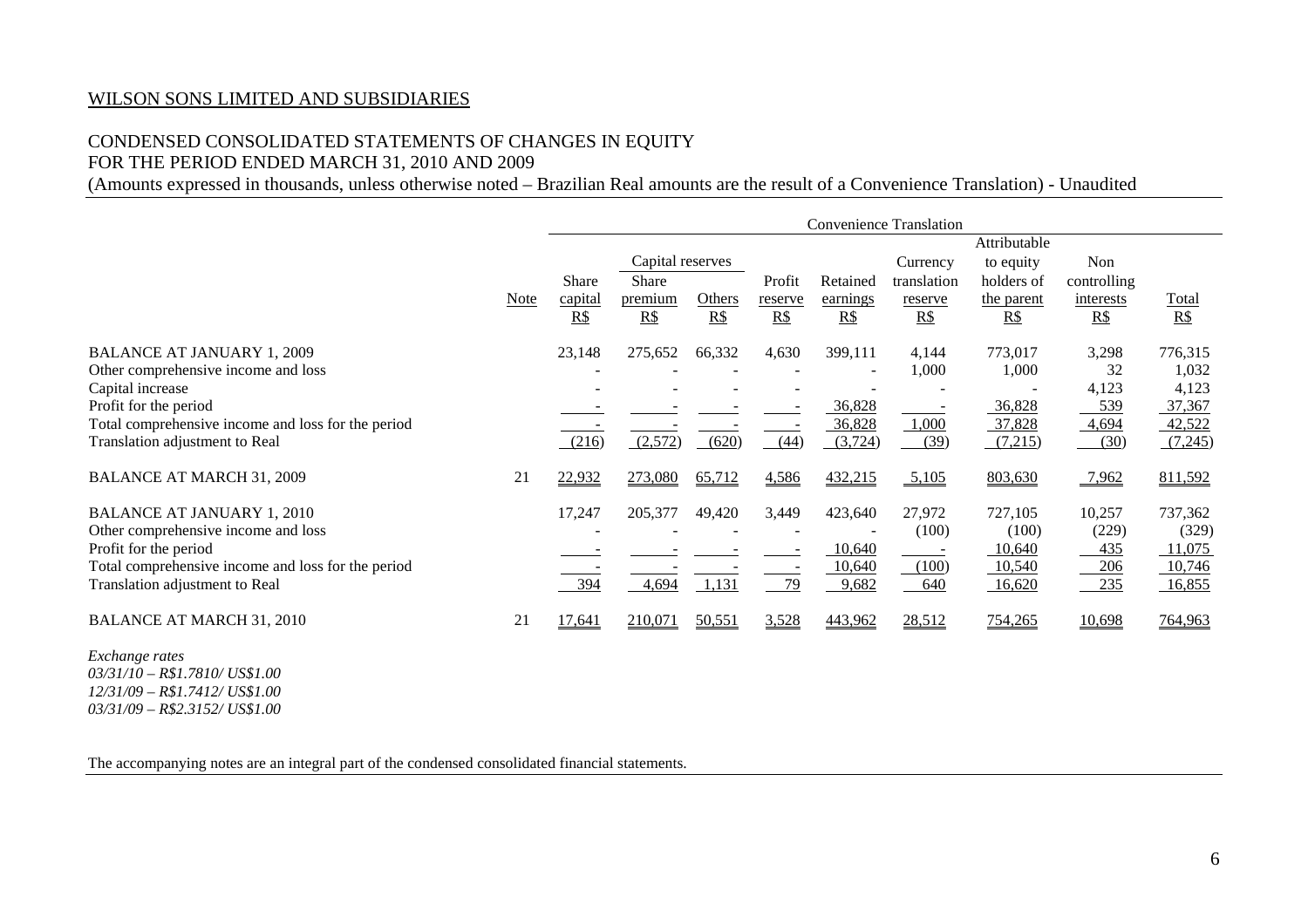# CONSOLIDATED STATEMENT OF CASH FLOWS FOR THE PERIOD ENDED MARCH 31, 2010 AND 2009

(Amounts expressed in thousands, unless otherwise noted – Brazilian Real amounts

are the result of a Convenience Translation) - Unaudited

|                                                                                                                                                                                                                                        |      |                                               |                                        | Convenience translation                         |                                       |
|----------------------------------------------------------------------------------------------------------------------------------------------------------------------------------------------------------------------------------------|------|-----------------------------------------------|----------------------------------------|-------------------------------------------------|---------------------------------------|
|                                                                                                                                                                                                                                        | Note | 2010<br>US\$                                  | 2009<br>US\$                           | 2010<br>$R\$                                    | 2009<br>$R\$                          |
| NET CASH FROM OPERATING ACTIVITIES                                                                                                                                                                                                     | 26   | 29,793                                        | 25,652                                 | 53,062                                          | 59,390                                |
| <b>INVESTING ACTIVITIES</b><br>Interest received<br>Proceeds on disposal of property, plant and equipment<br>Purchases of property, plant and equipment<br>Investment - short term investment<br>Net cash used in investing activities |      | 2,113<br>154<br>(34,258)<br>5,334<br>(26,657) | 2,514<br>202<br>(39, 523)<br>(36,807)  | 3,763<br>274<br>(61, 013)<br>9,500<br>(47, 476) | 5,820<br>468<br>(91, 504)<br>(85,216) |
| <b>FINANCING ACTIVITIES</b><br>Repayments of borrowings<br>Repayments of obligation under finance leases<br>New bank loans raised<br>Net cash used in financing activities                                                             |      | (5,168)<br>(1,290)<br>18,620<br>12,162        | (5,888)<br>(590)<br>$\sim$<br>(6, 478) | (9,204)<br>(2,297)<br>33,162<br>21,661          | (13, 632)<br>(1, 366)<br>(14,998)     |
| NET INCREASE (DECREASE) IN CASH AND CASH<br><b>EQUIVALENTS</b>                                                                                                                                                                         |      | 15,298                                        | (17,633)                               | 27,247                                          | (40, 824)                             |
| CASH AND CASH EQUIVALENTS AT BEGINNING<br>OF THE PERIOD                                                                                                                                                                                |      | 178,136                                       | 180,022                                | 416,304                                         | 420,711                               |
| Effect of foreign exchange rate changes                                                                                                                                                                                                |      | (3,429)                                       | 1,012                                  | (6,108)                                         | 2,343                                 |
| Translation adjustment to Real                                                                                                                                                                                                         |      |                                               |                                        | (99,041)                                        | (3,924)                               |
| CASH AND CASH EQUIVALENTS AT END OF THE<br><b>PERIOD</b>                                                                                                                                                                               |      | 190,005                                       | 163,401                                | 338,402                                         | 378,306                               |
| Exchange rates<br>03/31/10 - R\$1.7810/ US\$1.00                                                                                                                                                                                       |      |                                               |                                        |                                                 |                                       |

*12/31/09 – R\$1.7412/ US\$1.00 03/31/09 – R\$2.3152/ US\$1.00* 

The accompanying notes are an integral part of the consolidated financial statements.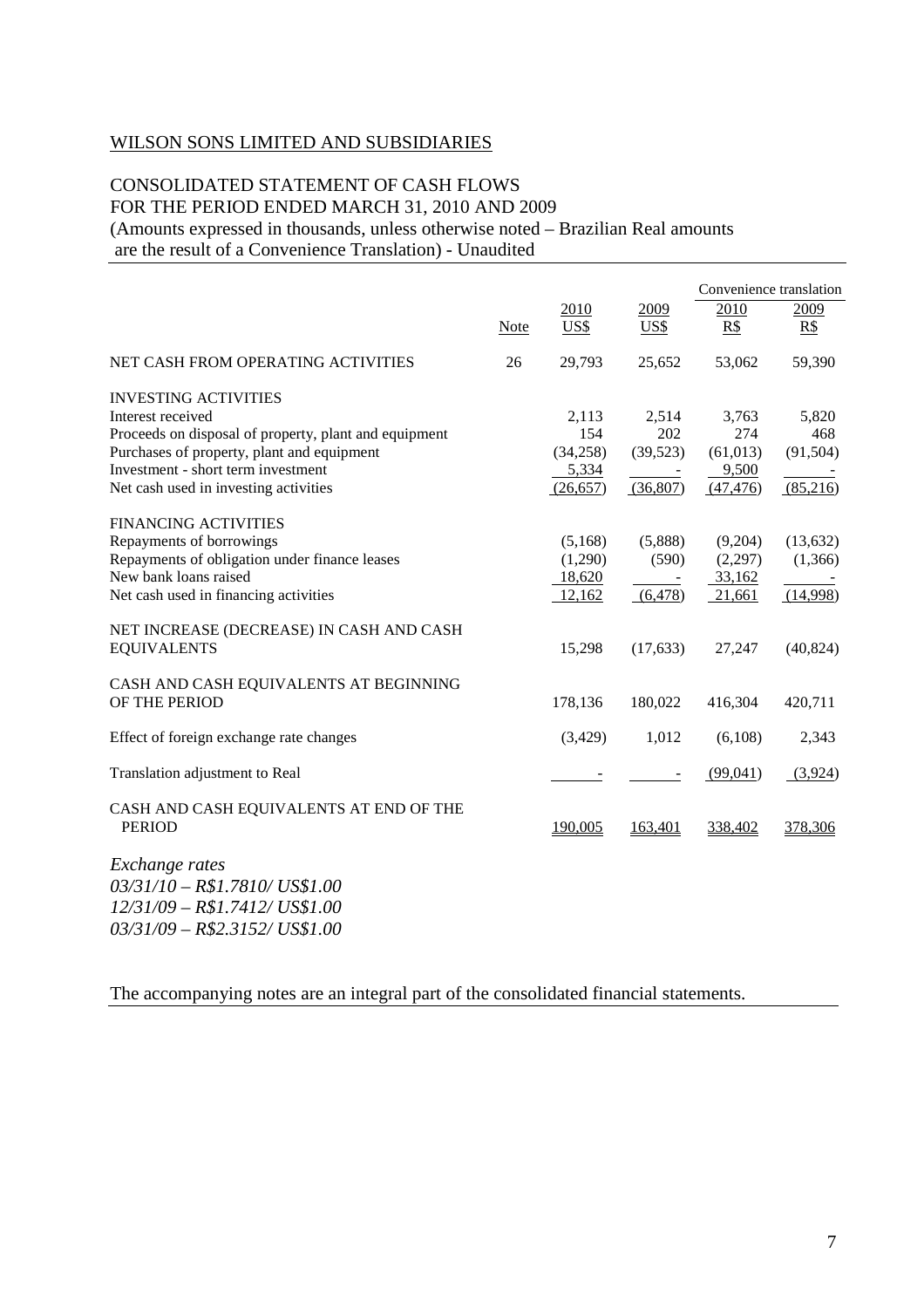## NOTES TO CONDENSED CONSOLIDATED FINANCIAL STATEMENTS FOR THE QUARTERS ENDED MARCH 31, 2010 AND 2009 (Amounts expressed in thousands, unless otherwise noted – Brazilian real amounts are the result of a Convenience Translation – See Notes 1 and 2) - UNAUDITED

#### 1. GENERAL INFORMATION

Wilson Sons Limited (the "Group" or "Company") is a Company incorporated in Bermuda under the Companies Act 1981. The address of the registered office is Clarendon House, 2 Church Street, Hamilton, HM11, Bermuda. The Group is one of the largest providers of integrated port and maritime logistics and supply chain solutions. Throughout over 173 years in the Brazilian market, we have developed an extensive national network and provide a variety of services related to international trade, particularly in the port and maritime sectors. Our principal activities are divided into the following segments: operation of port terminals, towage services, logistics, shipping assistance, support to offshore oil and natural gas platforms and shipyards.

These condensed consolidated financial statements are presented in US Dollars because that is the currency of the primary economic environment in which the Group operates. Entities with a functional currency other than US Dollars are included in accordance with the accounting policies described in Note 2.

## 2. SIGNIFICANT ACCOUNTING POLICIES AND CRITICAL ACCOUNTING JUDGEMENTS

### Statement of compliance

The condensed consolidated financial statements have been prepared in accordance with International Financial Reporting Standards ("IFRS").

### Basis of preparation

The financial statements have been prepared in US dollars according to the International Financial Reporting Standards ("IFRS"), issued by the International Accounting Standards Board ("IASB"), on the historical cost basis, except for the revaluation of financial instruments and share-based payments liability.

The accounting policies and most significant judgments adopted by the Group's management were not modified in relation to those presented in the Final Prospectus of the Public Offering for the Primary and Secondary Distribution of Certificates of Deposit representative of Common Shares of Wilson Sons Limited, and the consolidated financial statements for the year ended December 31, 2009, dated March 23, 2010.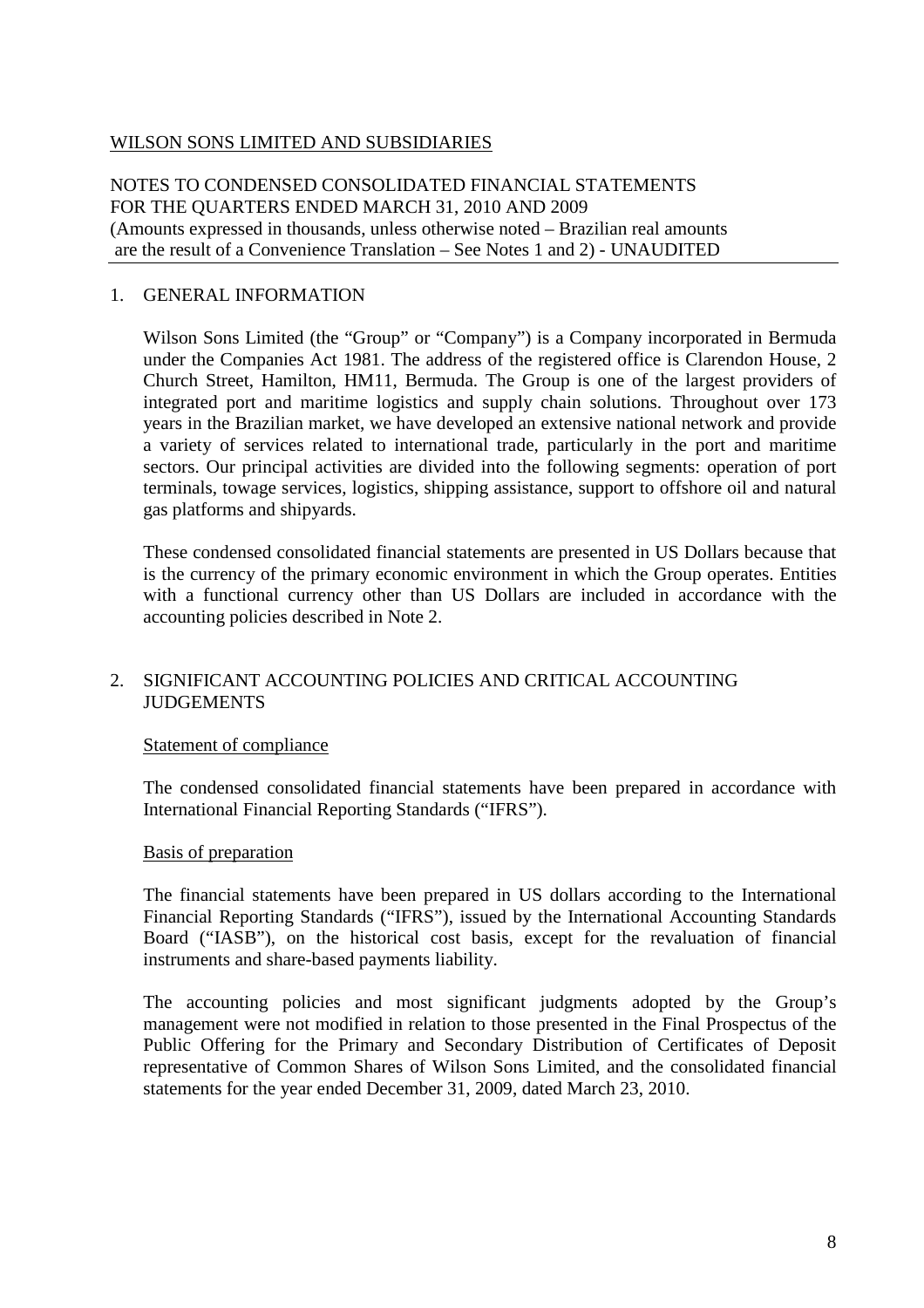#### Convenience translation

The condensed consolidated financial statements were originally prepared in US Dollars, and also have been translated into the Real, the Brazilian currency. The exchange rates used for the purposes of this convenience translation were the PTAX exchange rates ruling as at the closing dates of the condensed consolidated financial statements, as published by the Brazilian Central Bank. On March 31, 2010, December 31, 2009 and March 31, 2009 the applicable exchange rates were R\$1.7810, R\$1.7412 and R\$2.3152, respectively. The difference between the applicable exchanges rates, on each of the closing dates, generates impacts of translation on the beginning balances of the financial statements and on the changes therein through the subsequent period. The effect of this difference was disclosed in Brazilian Currency ("Real") Condensed Consolidated Statement of Changes in Equity and respective notes as "Translation adjustment to Real". This convenience translation to the Real was carried out with the sole objective of providing the user of the financial statements a view of the numbers in the currency of the country in which the Group carries out its operations.

## 3. SEGMENT INFORMATION

#### Adoption of IFRS 8 Operating Segments

The Group has adopted IFRS 8 Operating Segments as from 1 January 2009. IFRS 8 requires operating segments to be identified on the basis of internal reports about components of the Group that are regularly reviewed by the chief operating decision maker in order to allocate resources to the segments and to assess their performance. In contrast, the predecessor Standard (IAS 14 Segment Reporting) required an entity to identify two sets of segments (business and geographical), using a risks and returns approach, with the entity's "system of internal financial reporting to key management personnel" serving only as the starting point for the identification of such segments.

#### Reportable segments

For management purposes, the Group is currently organized into six reportable segments: towage, port terminals, ship agency, offshore, logistics and shipyards. These divisions are reported to the Group's chief operating decision maker for the purposes of resources allocation and assessment of segment performance.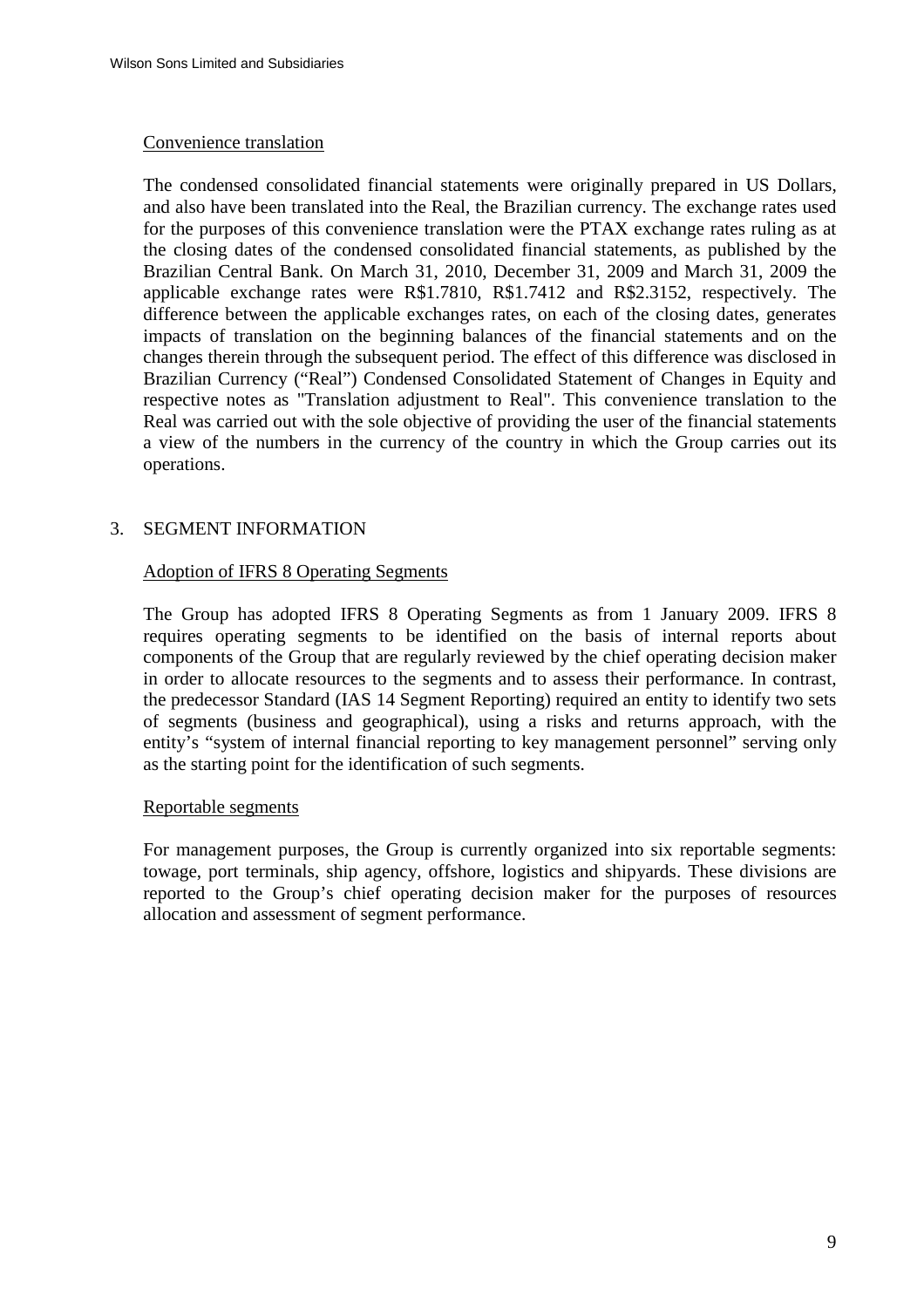# Segment information relating to these businesses is presented below:

|                                                       |                     |                      |                          |                       | 2010               |                                         |                    |                          |                                                                         |
|-------------------------------------------------------|---------------------|----------------------|--------------------------|-----------------------|--------------------|-----------------------------------------|--------------------|--------------------------|-------------------------------------------------------------------------|
|                                                       |                     |                      |                          |                       |                    |                                         | Non                |                          |                                                                         |
| March 31, 2010                                        | Towage              | Port<br>terminals    | Ship<br>agency           |                       |                    | Offshore Logistics Shipyards activities | segment            |                          | Elimination Consolidated                                                |
|                                                       | US\$                | US\$                 | US\$                     | US\$                  | US\$               | US\$                                    | US\$               | US\$                     | US\$                                                                    |
| Revenue                                               | 35,374              | 44,280               | 3,880                    | 10,824                | 20,563             | 22,738                                  | 9                  | (16,243)                 | 121,425                                                                 |
| Operating profit<br>Finance costs                     | 9,128<br>(966)      | 9,621<br>(542)       | 78<br>(1)                | 2,214<br>(798)        | 872<br>(548)       | 5,356<br>(35)                           | (9,036)<br>(46)    | (3,956)                  | 14,277<br>(2,936)                                                       |
| Operating profit adjusted by                          |                     |                      |                          |                       |                    |                                         |                    | $\sim$ $-$               |                                                                         |
| finance cost                                          | 8,162               | 9,079                | 77                       | 1,416                 | 324                | 5,321                                   | (9,082)            | (3,956)                  | 11,341                                                                  |
| Investment income                                     |                     |                      |                          |                       |                    |                                         |                    |                          | (1,068)                                                                 |
| Profit before tax<br>Income tax                       |                     |                      |                          |                       |                    |                                         |                    |                          | 10,273<br>(4.055)                                                       |
| Profit for the period                                 |                     |                      |                          |                       |                    |                                         |                    |                          | 6,218                                                                   |
| Other information                                     |                     |                      |                          |                       |                    |                                         |                    |                          |                                                                         |
| Capital expenditures                                  | (9.142)             | (15,783)             | (52)                     | (8,192)               | (1,699)            | (304)                                   |                    |                          | (35, 172)                                                               |
| Depreciation and amortization<br><b>Balance</b> sheet | (2,972)             | (3,139)              | (41)                     | (1,606)               | (1,312)            | (36)                                    | (439)              | $\overline{\phantom{a}}$ | (9, 545)                                                                |
| Segment assets                                        | 184,135             | 245,140              | 4,420                    | 139,528               | 46,178             | 92,967                                  | 134,365            |                          | 846,733                                                                 |
| Segment liabilities                                   | (123, 253)          | (86, 813)            |                          | $(4,761)$ $(150,229)$ | (30,258)           | (21, 145)                               | (761)              | $\blacksquare$           | (417,220)                                                               |
|                                                       |                     |                      |                          |                       |                    |                                         |                    |                          |                                                                         |
|                                                       |                     |                      |                          |                       | 2009               |                                         |                    |                          |                                                                         |
|                                                       |                     | Port                 | Ship                     |                       |                    |                                         | Non<br>segment     |                          |                                                                         |
| March 31, 2009                                        | Towage              | terminals            |                          |                       |                    |                                         |                    |                          | agency Offshore Logistics Shipyards activities Elimination Consolidated |
|                                                       | US\$                | US\$                 | US\$                     | US\$                  | US\$               | US\$                                    | US\$               | US\$                     | US\$                                                                    |
| Revenue                                               | 31,352              | 34,571               | 3.009                    | 8.153                 | 19,323             | 16.325                                  | 19                 | (9, 155)                 | 103,597                                                                 |
| Operating profit                                      | 11,395              | 8,036                | 243                      | 3,553                 | 1,790              | 6,238                                   | (5,911)            | (1, 569)                 | 23,775                                                                  |
| Finance costs                                         | (730)               | (501)                | $\overline{\phantom{a}}$ | (711)                 | (214)              | (25)                                    | (270)              | $\overline{\phantom{a}}$ | (2,451)                                                                 |
| Operating profit adjusted by                          |                     |                      |                          |                       |                    |                                         |                    |                          |                                                                         |
| finance cost                                          | $-10,665$           | 7,535                | 243                      | 2,842                 | 1,576              | 6,213                                   | (6,181)            | (1, 569)                 | 21,324                                                                  |
| Investment income                                     |                     |                      |                          |                       |                    |                                         |                    |                          | 3,526                                                                   |
| Profit before tax                                     |                     |                      |                          |                       |                    |                                         |                    |                          | 24,850                                                                  |
| Income tax                                            |                     |                      |                          |                       |                    |                                         |                    |                          | (8,711)                                                                 |
| Profit for the period                                 |                     |                      |                          |                       |                    |                                         |                    |                          | <u>16,139</u>                                                           |
| Other information                                     |                     |                      |                          |                       |                    |                                         |                    |                          |                                                                         |
| Capital expenditures                                  | (13,997)            | (13,381)             | (14)                     | (12, 646)             | (4,126)            | (361)                                   |                    |                          | (44, 525)                                                               |
| Depreciation and amortization                         | (2,070)             | (2,643)              | (40)                     | (1,399)               | (860)              | (44)                                    | (375)              |                          | (7, 431)                                                                |
| March 31, 2009                                        |                     |                      |                          |                       |                    |                                         |                    |                          |                                                                         |
| <b>Balance</b> sheet                                  |                     |                      |                          |                       |                    |                                         |                    |                          |                                                                         |
| Segment assets<br>Segment liabilities                 | 113,728<br>(61,232) | 196,414<br>(69, 835) | 3,974<br>(2,070)         | 111,387<br>(113.958)  | 26,657<br>(15,223) | 67,416<br>(19, 144)                     | 120,421<br>(7,985) | $\overline{\phantom{a}}$ | 639,997<br>(289, 447)                                                   |
|                                                       |                     |                      |                          |                       |                    |                                         |                    |                          |                                                                         |
| December 31, 2009                                     |                     |                      |                          |                       |                    |                                         |                    |                          |                                                                         |
| <b>Balance</b> sheet<br>Segment assets                | 168,156             | 227,992              | 5,027                    | 129,500               | 43,451             | 83,808                                  | 150,253            |                          | 808,187                                                                 |
| Segment liabilities                                   | (117,780)           | (71, 149)            |                          | $(5,541)$ $(147,114)$ | (27,968)           | (5, 436)                                | (9,720)            | $\sim$                   | (384,708)                                                               |
|                                                       |                     |                      |                          |                       |                    |                                         |                    |                          |                                                                         |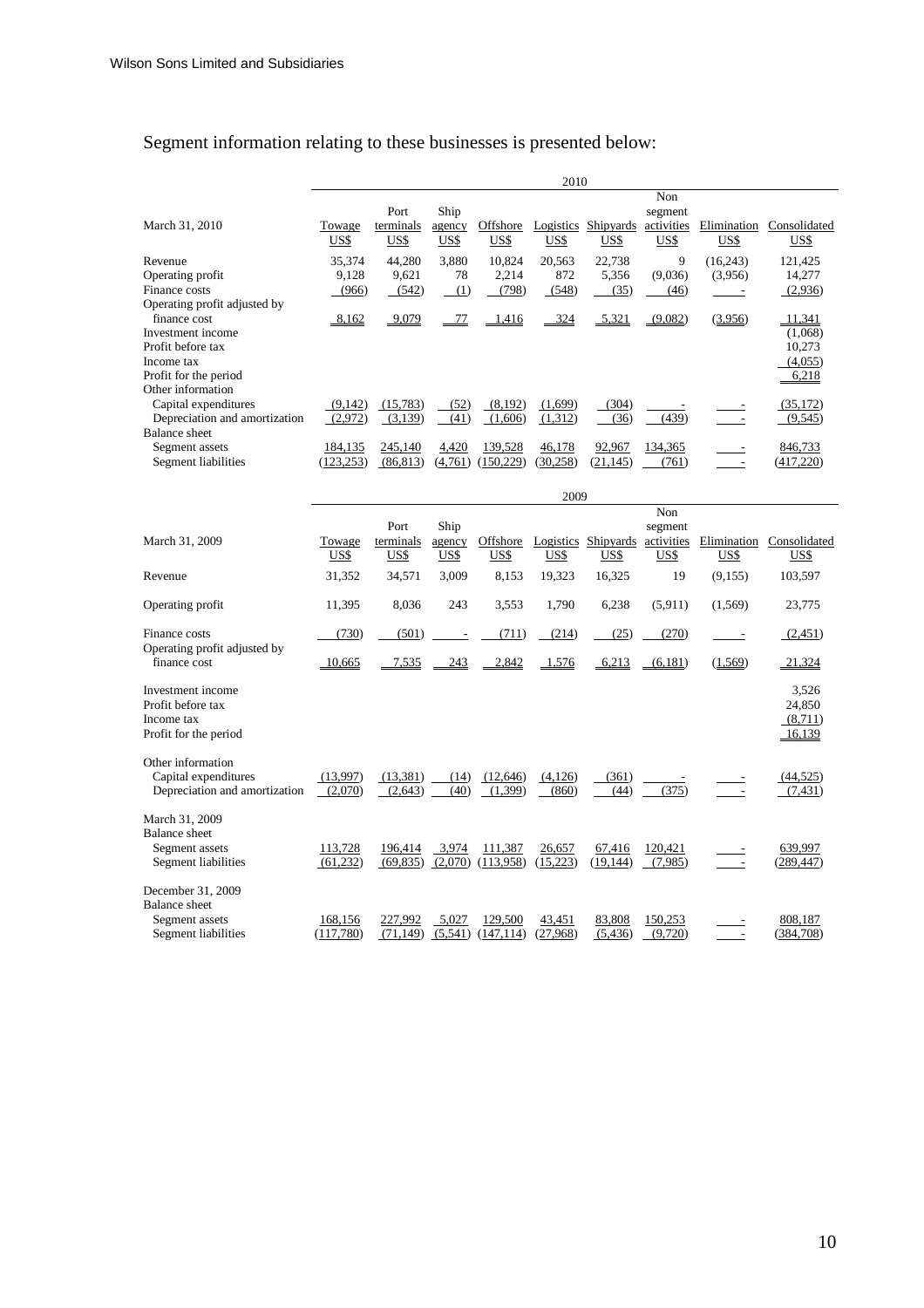|                                                                               |                       |                          |                       |                       | 2010               |                         |                                     |                    |                                        |
|-------------------------------------------------------------------------------|-----------------------|--------------------------|-----------------------|-----------------------|--------------------|-------------------------|-------------------------------------|--------------------|----------------------------------------|
| March 31, 2010                                                                | Towage<br>R\$         | Port<br>terminals<br>R\$ | Ship<br>agency<br>R\$ | Offshore<br>R\$       | Logistics<br>R\$   | <b>Shipyards</b><br>R\$ | Non<br>segment<br>activities<br>R\$ | Elimination<br>R\$ | Consolidated<br>$R\$                   |
| Revenue                                                                       | 63,001                | 78.863                   | 6,910                 | 19,278                | 36,623             | 40,496                  | 15                                  | (28, 928)          | 216,258                                |
| Operating profit                                                              | 16,257                | 17,135                   | 139                   | 3,943                 | 1,553              | 9,539                   | (16,094)                            | (7,045)            | 25,427                                 |
| Finance costs<br>Operating profit adjusted by                                 | (1,720)               | (965)                    | (2)                   | (1,421)               | (976)              | (62)                    | (83)                                |                    | (5,229)                                |
| finance cost                                                                  | 14,537                | 16,170                   | 137                   | 2,522                 | .577               | 9,477                   | (16, 177)                           | (7,045)            | 20,198                                 |
| Investment income<br>Profit before tax<br>Income tax<br>Profit for the period |                       |                          |                       |                       |                    |                         |                                     |                    | (1,902)<br>18,296<br>(7,221)<br>11,075 |
| Other information<br>Capital expenditures<br>Depreciation and amortization    | (16, 282)<br>(5,293)  | (28, 110)<br>(5,591)     | (93)<br>(73)          | (14,590)<br>(2,860)   | (3,026)<br>(2,337) | (540)<br>(64)           | (782)                               |                    | (62, 641)<br>(17,000)                  |
| <b>Balance</b> sheet<br>Segment assets<br>Segment liabilities                 | 327,944<br>(219, 514) | 436,594<br>(154, 614)    | 7,872<br>(8, 479)     | 248,499<br>(267, 558) | 82,243<br>(53,889) | 165,574<br>(37,659)     | 239,304<br>(1, 354)                 |                    | 1.508.030<br>(743,067)                 |

|                                                                                    |                       |                       |                   |                       | 2009                |                      |                      |                    |                                       |
|------------------------------------------------------------------------------------|-----------------------|-----------------------|-------------------|-----------------------|---------------------|----------------------|----------------------|--------------------|---------------------------------------|
|                                                                                    |                       | Port                  | Ship              |                       |                     |                      | Non<br>segment       |                    |                                       |
|                                                                                    | Towage<br>R\$         | terminals<br>R\$      | agency<br>R\$     | Offshore<br>R\$       | Logistics<br>R\$    | Shipyards<br>R\$     | activities<br>R\$    | Elimination<br>R\$ | Consolidated<br>R\$                   |
| Revenue                                                                            | 72,586                | 80,039                | 6,966             | 18,876                | 44,737              | 37,796               | 44                   | (21, 196)          | 239,848                               |
| Operating profit                                                                   | 26,382                | 18.605                | 563               | 8,226                 | 4,144               | 14,443               | (13,686)             | (3,633)            | 55,044                                |
| Finance costs<br>Operating profit adjusted by                                      | (1,690)               | (1,160)               |                   | (1,646)               | (495)               | (58)                 | (626)                |                    | (5,675)                               |
| finance cost                                                                       | 24,692                | 17,445                | 563               | 6,580                 | 3,649               | 14,385               | (14,312)             | (3,633)            | 49,369                                |
| Investment income<br>Profit before tax<br>Income tax<br>Profit for the period      |                       |                       |                   |                       |                     |                      |                      |                    | 8.163<br>57,532<br>(20.168)<br>37,364 |
| Other information<br>Capital expenditures<br>Depreciation and amortization         | (32, 406)<br>(4.792)  | (30,980)<br>(6.119)   | (32)<br>(93)      | (29, 278)<br>(3,239)  | (9,553)<br>(1,991)  | (836)<br>(102)       | (868)                |                    | (103.085)<br>(17, 204)                |
| March 31, 2009<br><b>Balance</b> sheet<br>Segment assets<br>Segment liabilities    | 263,303<br>(141, 763) | 454.738<br>(161, 682) | 9,200<br>(4, 792) | 257.882<br>(263, 836) | 61.717<br>(35, 245) | 156,082<br>(44, 323) | 278.799<br>(18, 488) |                    | 1.481.721<br>(670, 129)               |
| December 31, 2009<br><b>Balance</b> sheet<br>Segment assets<br>Segment liabilities | 292.793<br>(205,080)  | 396,979<br>(123, 885) | 8,753<br>(9,648)  | 225.485<br>(256, 155) | 75,657<br>(48, 698) | 145.926<br>(9,464)   | 261.622<br>(16, 923) |                    | 1.407.215<br>(669, 853)               |

Financial expenses and respective liabilities were allocated to reporting segments where interest arises from loans is related with finance the construction of fixed assets in that segment.

Financial income arising from bank balances held in Brazilian operating segments, including foreign exchange variation on such balances, were not allocated to the business segments as cash management is performed centrally by the corporate function. Administrative expenses are presented as unallocated.

#### Geographical information

The Group's operations are mainly located in Brazil. The Group earns income on Cash and Cash Equivalents invested in Bermuda and in Brazil, and incurs expenses on its activities in the latter country.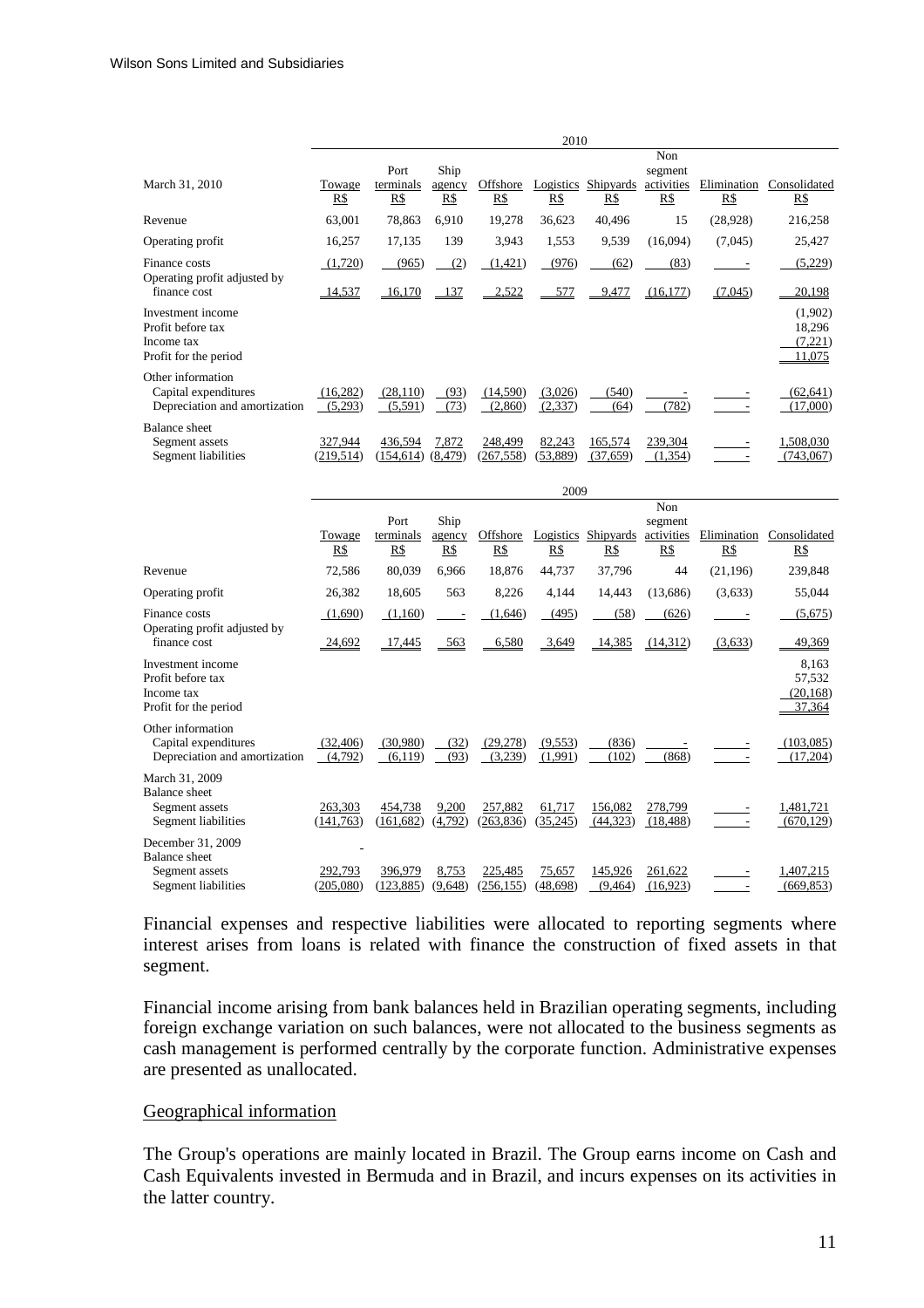### 4. REVENUE

The following is an analysis of the Group's revenue for the period from continuing operations (excluding investment revenue – see Note 7)

|                                     |         |        | Mar 31, 2010 Mar 31, 2009 Mar 31, 2010 | Mar 31, 2009 |
|-------------------------------------|---------|--------|----------------------------------------|--------------|
|                                     | US\$    |        | R\$                                    | R\$          |
| Sales of services                   | 116.189 | 97.138 | 206.933                                | 224,894      |
| Revenue from construction contracts | 5.236   | 6.459  | 9.325                                  | 14.954       |
| Total                               |         |        |                                        | 39.848       |

## 5. PERSONNEL EXPENSES

|                                    |        |             | Mar 31, 2010 Mar 31, 2009 Mar 31, 2010 | Mar 31, 2009 |
|------------------------------------|--------|-------------|----------------------------------------|--------------|
|                                    | US\$   | <u>US\$</u> | $R\$                                   | R\$          |
| Salaries and benefits              | 31,534 | 22,413      | 56,162                                 | 51,892       |
| Social securities and charges      | 8,542  | 5,271       | 15,213                                 | 12,203       |
| Pension costs                      | 196    | 112         | 349                                    | 259          |
| Long term incentive plan (Note 20) | 1,449  | 385         | 2,581                                  | 891          |
| Total                              |        | 28.181      | 74.305                                 | 65,245       |

Pension costs are for defined contribution retirement benefit schemes for all qualifying employees of the Group's Brazilian business. Group contributions to the scheme are at rates specified in the rules of the plan. The assets of the scheme are held separately from those of the Group in funds under the control of independent managers.

## 6. OTHER OPERATING EXPENSES

|                                 | Mar 31, 2010 | Mar 31, 2009 | Mar 31, 2010 | Mar 31, 2009 |
|---------------------------------|--------------|--------------|--------------|--------------|
|                                 | US\$         | US\$         | $R\$         | R\$          |
| Service cost                    | 14,320       | 10,919       | 25,504       | 25,280       |
| Rent of tugs                    | 7,084        | 4,508        | 12,617       | 10,437       |
| Other rentals                   | 4,244        | 3,665        | 7,559        | 8,485        |
| Energy, water and communication | 3,265        | 2,613        | 5,815        | 6,049        |
| Container movement              | 2,072        | 1,476        | 3,690        | 3,417        |
| Insurance                       | 1,505        | 1,348        | 2,680        | 3,121        |
| Maintenance                     | 995          | 1,156        | 1,772        | 2,676        |
| Other taxes                     | 2,787        | 3,046        | 4,963        | 7,053        |
| Provision for contingencies     | 2,461        | 959          | 4,383        | 2,220        |
| Other expenses                  | 5,309        | 2,717        | 9,455        | 6,291        |
| Total                           | 44,042       | 32,407       | 78,438       | 75,029       |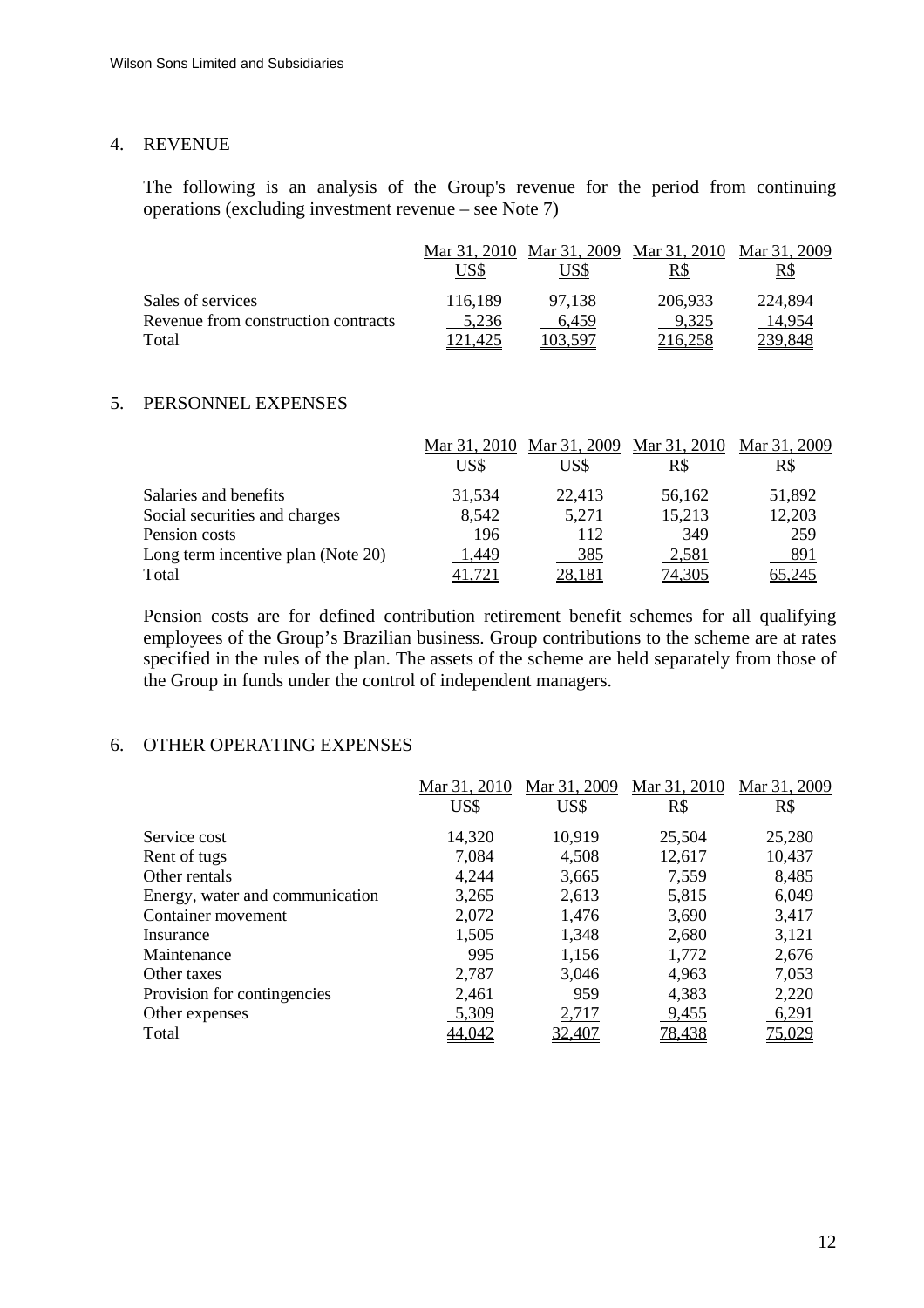## 7. INVESTMENT INCOME AND FINANCE COSTS

|                                                                                                            | Mar 31, 2010<br>US\$                | Mar 31, 2009<br>US\$           | Mar 31, 2010<br>R\$                | Mar 31, 2009<br><u>R\$</u>       |
|------------------------------------------------------------------------------------------------------------|-------------------------------------|--------------------------------|------------------------------------|----------------------------------|
| Interest on investments<br>Exchange gain/loss on investments<br>Interest income<br>Total investment income | 2,112<br>(3, 428)<br>248<br>(1,068) | 1,938<br>1,012<br>576<br>3,526 | 3,761<br>(6,105)<br>442<br>(1,902) | 4,487<br>2,342<br>1,334<br>8,163 |
| Interest on bank loans and overdrafts                                                                      | (2,165)                             | (1,868)                        | (3,856)                            | (4,325)                          |
| Exchange gain/loss on loans<br>Interest on obligations under finance                                       | (146)                               | 69                             | (260)                              | 160                              |
| leases                                                                                                     | (446)                               | (225)                          | (794)                              | (521)                            |
| Total borrowing costs                                                                                      | (2,757)                             | (2,024)                        | (4.910)                            | (4,686)                          |
| Other interest                                                                                             | (179)                               | (427)                          | (319)                              | (989)                            |
| Total finance costs                                                                                        | (2,936)                             | (2, 451)                       | (5,229)                            | (5,675)                          |

## 8. INCOME TAX

Income tax recognized in profit or loss:

|                             | Mar 31, 2010 | Mar 31, 2009 | Mar 31, 2010 | Mar 31, 2009 |
|-----------------------------|--------------|--------------|--------------|--------------|
| Current                     | US\$         | US\$         | $R\$         | R\$          |
| Brazilian taxation          |              |              |              |              |
| Income tax                  | 4,690        | 7.090        | 8,353        | 16,415       |
| Social contribution         | 1,796        | 2,474        | 3,198        | 5,728        |
| Total Brazilian current tax | 6,486        | 9,564        | 11,551       | 22,143       |
| Deferred tax                |              |              |              |              |
| Total deferred tax          | (2,431)      | (853)        | (4,330)      | (1,975)      |
| Total income tax            | 4,055        | 8,711        | 7,221        | 20,168       |

Brazilian income tax is calculated at 25% of the taxable profit for the period. Brazilian social contribution tax is calculated at 9% of the taxable profit for the period.

The charge for the period is reconciled to the profit per the income statement as follows:

|                                         | Mar 31, 2010 |         | Mar 31, 2009 Mar 31, 2010 Mar 31, 2009 |            |
|-----------------------------------------|--------------|---------|----------------------------------------|------------|
|                                         | US\$         | US\$    | R\$                                    | <u>R\$</u> |
| Profit before tax                       | 10,273       | 24,850  | 18,296                                 | 57,532     |
| Tax at the standard Brazilian tax rate  |              |         |                                        |            |
| $(34\%)$                                | 3,493        | 8,449   | 6,221                                  | 19,561     |
| Effect of exchange difference on non-   |              |         |                                        |            |
| monetary items                          | 2,940        | (1,105) | 5,236                                  | (2,558)    |
| Reversal of exchange variation in loans |              |         |                                        |            |
| on US Dollar                            | (3,411)      | 670     | (6,075)                                | 1,551      |
| Effect of different tax rates in other  |              |         |                                        |            |
| jurisdictions                           | 757          | 111     | 1,348                                  | 257        |
| <b>Others</b>                           | 276          | 586     | 491                                    | 1,357      |
| Income tax expense                      | 4,055        | 8,711   | 7,221                                  | 20,168     |
| Effective rate for the period           | 39%          | 35%     | 39%                                    | 35%        |

The tax rate used for the 2010 and 2009 reconciliations above is the corporate tax rate of 34% payable by entities in Brazil under tax law in that jurisdiction.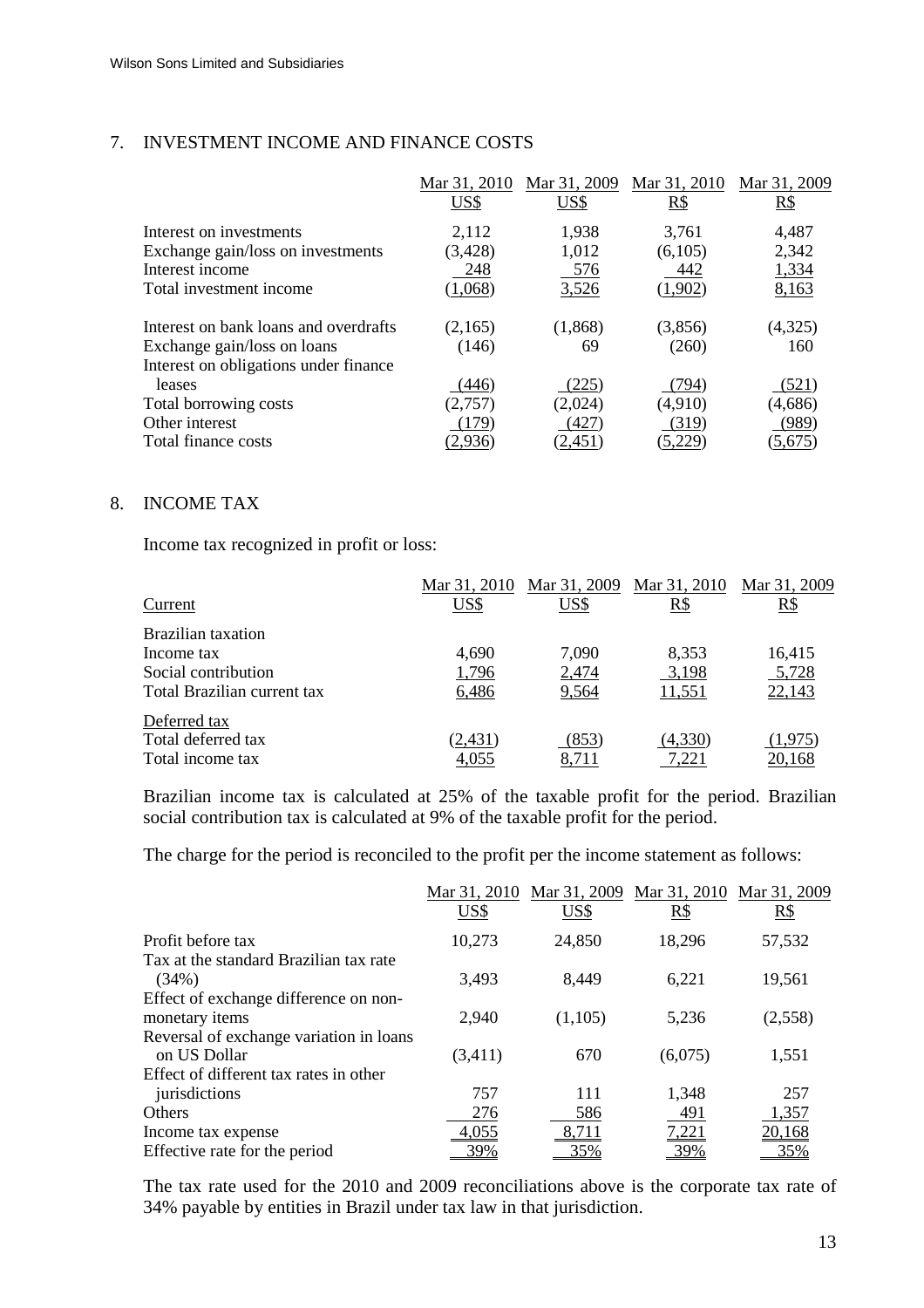#### 9. GOODWILL

|                                         | Mar 31, 2010 | Dec 31, 2009 | Mar 31, 2010  | Dec 31, 2009 |
|-----------------------------------------|--------------|--------------|---------------|--------------|
|                                         | US\$         | JS\$         | R\$           | R\$          |
| Cost and carrying amount attributed to: |              |              |               |              |
| <b>Tecon Rio Grande</b>                 | 13,132       | 13,132       | 23,388        | 22,865       |
| <b>Tecon Salvador</b>                   | 2,480        | 2,480        | 4.417         | 4,319        |
| Total                                   | 5.612        | 5.612        | <u>27.805</u> | .184         |

For the purposes of testing goodwill for impairment loss, the Group prepares cash flow forecasts for the relevant cash generating unit (Tecon Rio Grande and Tecon Salvador) derived from the most recent financial budget for the next year and extrapolates cash flows for the remaining life of the concession based on an estimated annual growth of between 7% and 10% for Tecon Rio Grande and 5% and 8% for Tecon Salvador. This rate does not exceed the average long-term historical growth rate for the relevant market. After testing goodwill as mentioned above, no impairment losses were recognized for the periods presented.

## 10. OTHER INTANGIBLE ASSETS

|                   |                                   | Mar 31, 2010 |            |             | Dec 31, 2009 |             |
|-------------------|-----------------------------------|--------------|------------|-------------|--------------|-------------|
|                   |                                   | Accumulated  |            |             | Accumulated  |             |
|                   | $\frac{\text{Cost}}{\text{Cost}}$ | amortization | Net value  | Cost        | amortization | Net value   |
|                   | <b>US\$</b>                       | US\$         | US\$       | <b>US\$</b> | US\$         | <u>US\$</u> |
| Intangible assets | 3,990                             | (1, 842)     | 2,148      | 4,062       | (1,823)      | 2,239       |
|                   |                                   | Mar 31, 2010 |            |             | Dec 31, 2009 |             |
|                   |                                   | Accumulated  |            |             | Accumulated  |             |
|                   | Cost                              | amortization | Net value  | Cost        | amortization | Net value   |
|                   | R\$                               | R\$          | <u>R\$</u> | R\$         | R\$          | R\$         |
| Intangible assets | 7,106                             | (3,280)      | 3,826      | 7,073       | (3,174)      | 3,899       |

Intangible assets arose from the acquisition of the concession of the container and heavy cargo terminal in Salvador, Tecon Salvador, in 2000 and the purchase of the remaining 50% rights of the concession for EADI Santo Andre (bonded warehouse).

On November, 2008 the Group's renewed the concession right for EADI Santo Andre for ten years, this right was recognized at intangible asset, as an addition in the amount of US\$610 (R\$1,426).

Intangible assets are amortized over the remaining terms of the concessions at the time of acquisition which, for Tecon Salvador is 25 years, and for EADI Santo Andre is 10 years.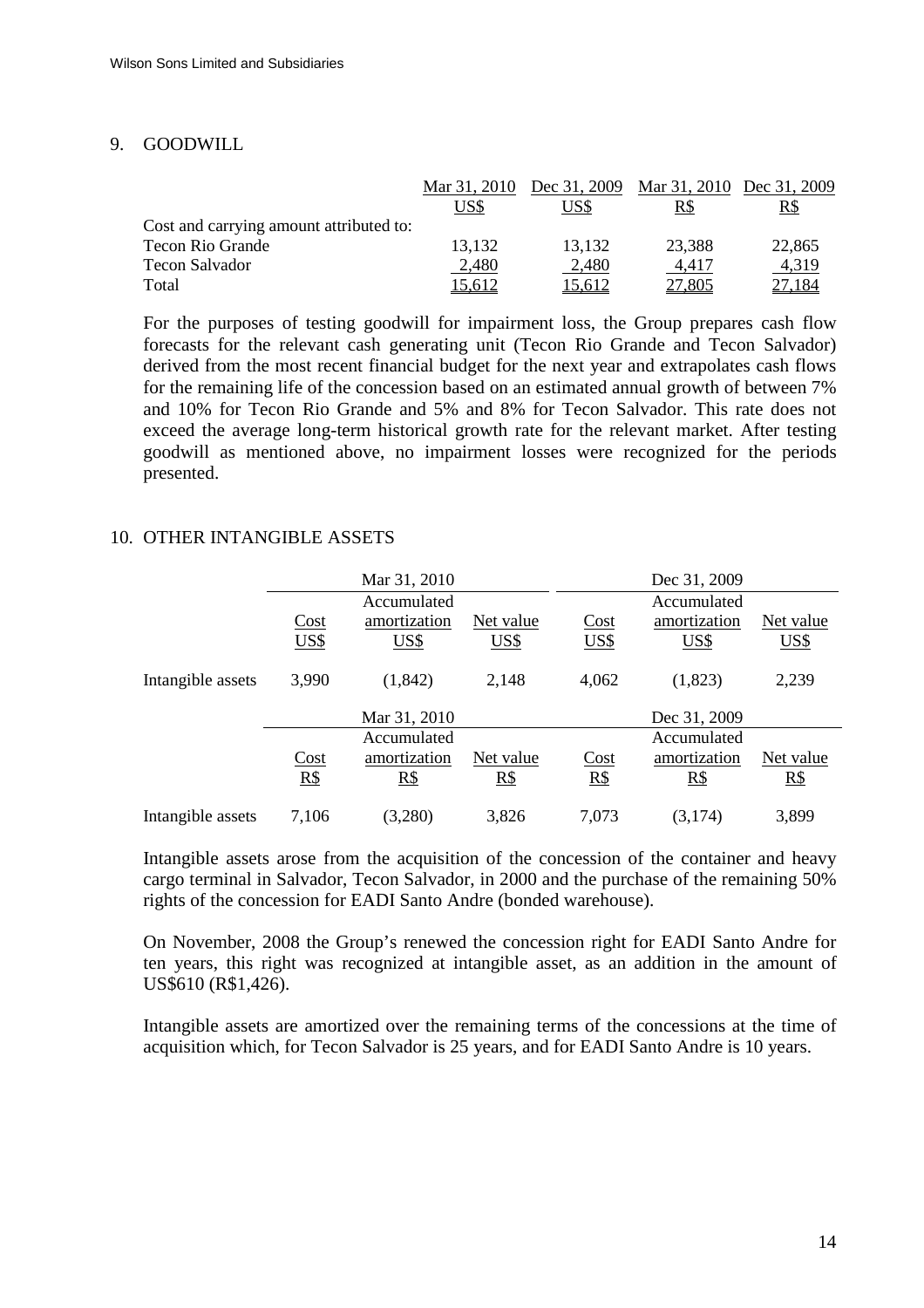## 11. PROPERTY, PLANT AND EQUIPMENT

|                                                 | Mar 31, 2010 |                         |           | Dec 31, 2009       |              |                    |
|-------------------------------------------------|--------------|-------------------------|-----------|--------------------|--------------|--------------------|
|                                                 |              | Accumulated             |           | Accumulated        |              |                    |
|                                                 | Cost         | depreciation            | Net value | Cost               | depreciation | Net value          |
|                                                 | US\$         | US\$                    | US\$      | US\$               | US\$         | <u>US\$</u>        |
| Land and buildings                              | 115,989      | (23,209)                | 92,780    | 112,444            | (22, 182)    | 90,262             |
|                                                 |              |                         |           |                    |              |                    |
| Floating craft                                  | 315,230      | (92, 917)               | 222,313   | 284,118            | (88, 128)    | 195,990            |
| Vehicles, plant and equipment                   | 154,244      | (54, 783)               | 99,461    | 142,286            | (52,037)     | 90,249             |
| Assets under construction                       | 48,115       |                         | 48,115    | 62,377             |              | 62,377             |
| Total                                           | 633,578      | (170,909)               | 462,669   | 601,225            | (162, 347)   | 438,878            |
|                                                 |              |                         |           |                    |              |                    |
|                                                 |              |                         |           |                    |              |                    |
|                                                 |              | Mar 31, 2010            |           |                    | Dec 31, 2009 |                    |
|                                                 |              | Accumulated             |           |                    | Accumulated  |                    |
|                                                 | Cost         | depreciation            | Net value | <u>Cost</u>        | depreciation | <u>Net value</u>   |
|                                                 | R\$          | R\$                     | R\$       | R\$                | R\$          | R\$                |
|                                                 | 206,576      |                         | 165,241   |                    | (38,623)     | 157,164            |
| Land and buildings                              | 561,425      | (41, 335)<br>(165, 485) | 395,940   | 195,787<br>494,706 | (153, 449)   |                    |
| Floating craft<br>Vehicles, plant and equipment | 274,708      | (97, 569)               | 177,139   | 247,748            | (90,607)     | 341,257<br>157,141 |
| Assets under construction                       | 85,693       |                         | 85,693    | 108,612            |              | 108,612            |

The carrying amount of the Group's vehicles, plant and equipment includes an amount of US\$22.9 million (R\$40.8 million) (2009: US\$23.0 million (R\$40.0 million)) in respect of assets held under finance leases.

Land and buildings with a net book value of US\$385 (R\$686) (2009: US\$385 (R\$670)) and tugs with a net book value of US\$2,742 (R\$4,844) (2009: US\$2,794 (R\$4,865)) have been given in guarantee of various lawsuits.

The Group has pledged assets having a carrying amount of approximately US\$248.3 million (R\$442.2 million) (2009: US\$235.4 million (R\$409.9 million)) to secure loans granted to the Group.

The amount of capitalized interest in the period is US\$334 (R\$595), carrying average rate of 3.58%.

On March 31 2010, the Group had contractual suppliers commitments for the acquisition and construction related to property, plant and equipment amounting to US\$12.2 million (R\$21.8 million) (2009: US\$23.7 million (R\$41.2 million)).

### 12. INVENTORIES

|                                                              | Mar 31, 2010 | Dec 31, 2009 | Mar 31, 2010 | Dec 31, 2009 |
|--------------------------------------------------------------|--------------|--------------|--------------|--------------|
|                                                              | US\$         | US\$         | <u>R\$</u>   | <u>R\$</u>   |
| <b>Operating materials</b><br>Raw materials for construction | 10.214       | 9,758        | 18.190       | 16,991       |
| contracts (external customers)                               | 8,214        | 10,929       | 14,629       | 19,030       |
| Total                                                        | 18,428       | 20,687       | 32,819       | 36,021       |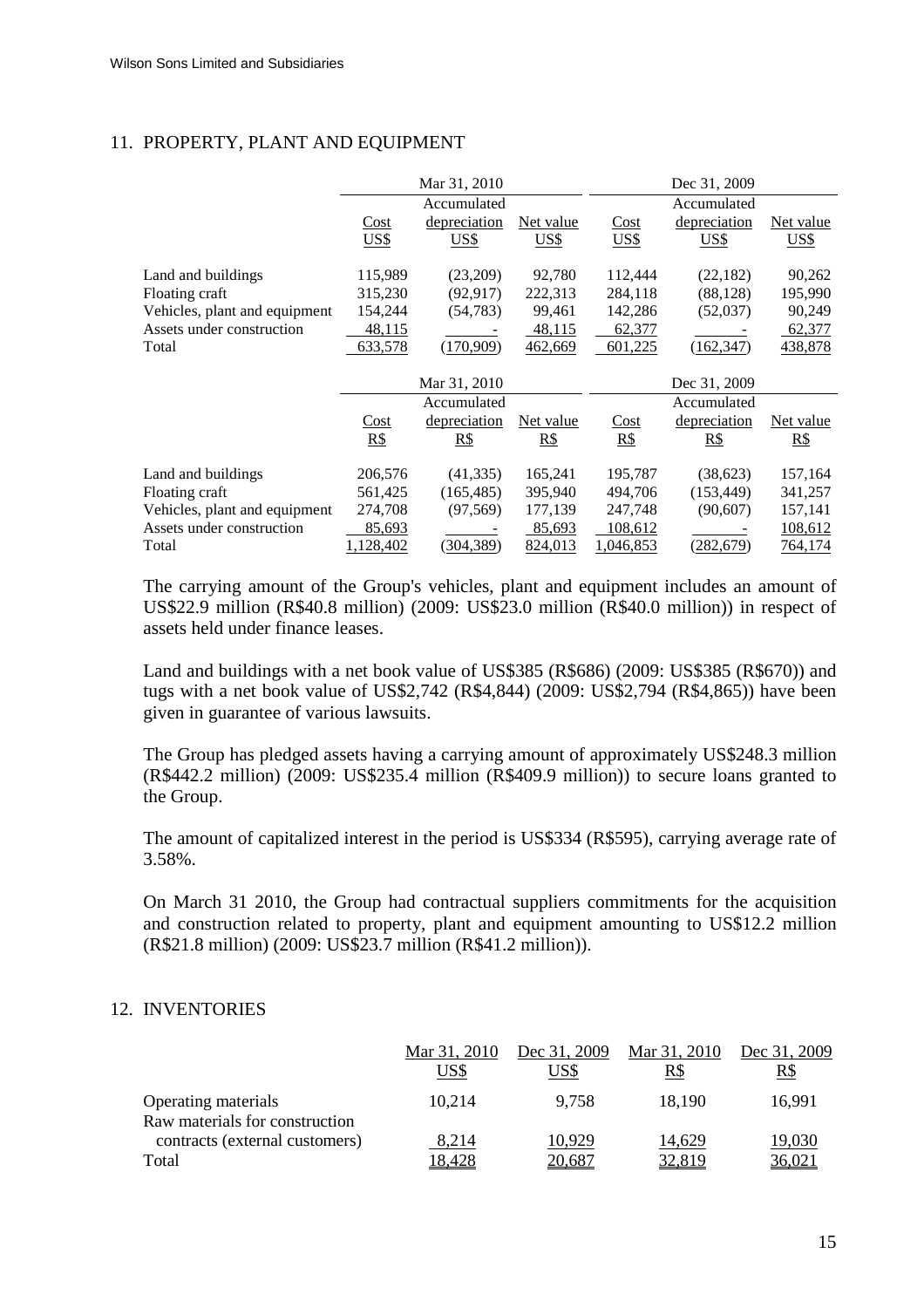## 13. TRADE AND OTHER RECEIVABLES

|                                    | Mar 31, 2010 | Dec 31, 2009 | Mar 31, 2010 | Dec 31, 2009 |
|------------------------------------|--------------|--------------|--------------|--------------|
|                                    | US\$         | US\$         | R\$          | R\$          |
| Accounts receivable for services   |              |              |              |              |
| rendered                           | 55,064       | 49,948       | 98,069       | 86,971       |
| Provision for doubtful receivables | (1,636)      | (1,637)      | (2,914)      | (2, 850)     |
| Income tax recoverable             | 5,464        | 5,484        | 9,731        | 9,547        |
| Prepayments and recoverable taxes  |              |              |              |              |
| and levies                         | 56,671       | 51,704       | 100,931      | 90,027       |
| Total                              | 115.563      | 105,499      |              | 183.695      |

Trade receivables disclosed above are classified as financial assets measured at amortised cost. All the amounts are classified as current assets.

Interest of 1 percent plus an average fine of 2 percent per month is charged on overdue balances. The Group has recognized an allowance for doubtful debts of 100% against all receivables over 180 days because historical experience has been that receivables that are past due beyond 180 days are not recoverable. Allowances for doubtful debts are recognized decreasing the amount of accounts receivable and is established whenever a loss is detected, based on estimated irrecoverable amounts determined by reference to past default experience of the counterparty and an analysis of the counterparty's current financial position.

The aging list of accounts receivable for services rendered is shown below as follows:

|                     | 31 Mar, 2010<br>US\$ | 31 Dec, 2009<br>US\$ | 31 Mar, 2010 31 Dec, 2009<br><u>R\$</u> | R\$    |
|---------------------|----------------------|----------------------|-----------------------------------------|--------|
| Undue               | 42,971               | 41,377               | 76,531                                  | 72,046 |
| Overdue:            |                      |                      |                                         |        |
| From 01 to 30 days  | 6,632                | 5,051                | 11,812                                  | 8,796  |
| From 31 to 90 days  | 2,379                | 1,440                | 4,237                                   | 2,508  |
| From 91 to 180 days | 1,446                | 443                  | 2,575                                   | 771    |
| More than 180 days  | 1,636                | 1,637                | 2,914                                   | 2,850  |
| Total               | 55,064               | 49.948               | 98,069                                  | 86,971 |

Changes in allowance for doubtful debts are as follows:

|                                       | 2010  |       |          | 2009         |
|---------------------------------------|-------|-------|----------|--------------|
|                                       | US\$  | $R\$  | US\$     | <u>R\$</u>   |
| At January 1                          | 1,637 | 2,850 | 2,761    | 6,452        |
| Amounts written off during the period | (394) | (701) | (1, 531) | (3,545)      |
| Increase in allowance                 | 429   | 765   | 701      | 1,624        |
| Exchange difference                   | (36)  | (65)  | 26       | 61           |
| Translation adjustment to Real        |       | 65    |          | (61)         |
| At March 31                           | .636  |       | .957     | <u>4,531</u> |

Management believes that no additional accrual is required for the allowance for doubtful debts.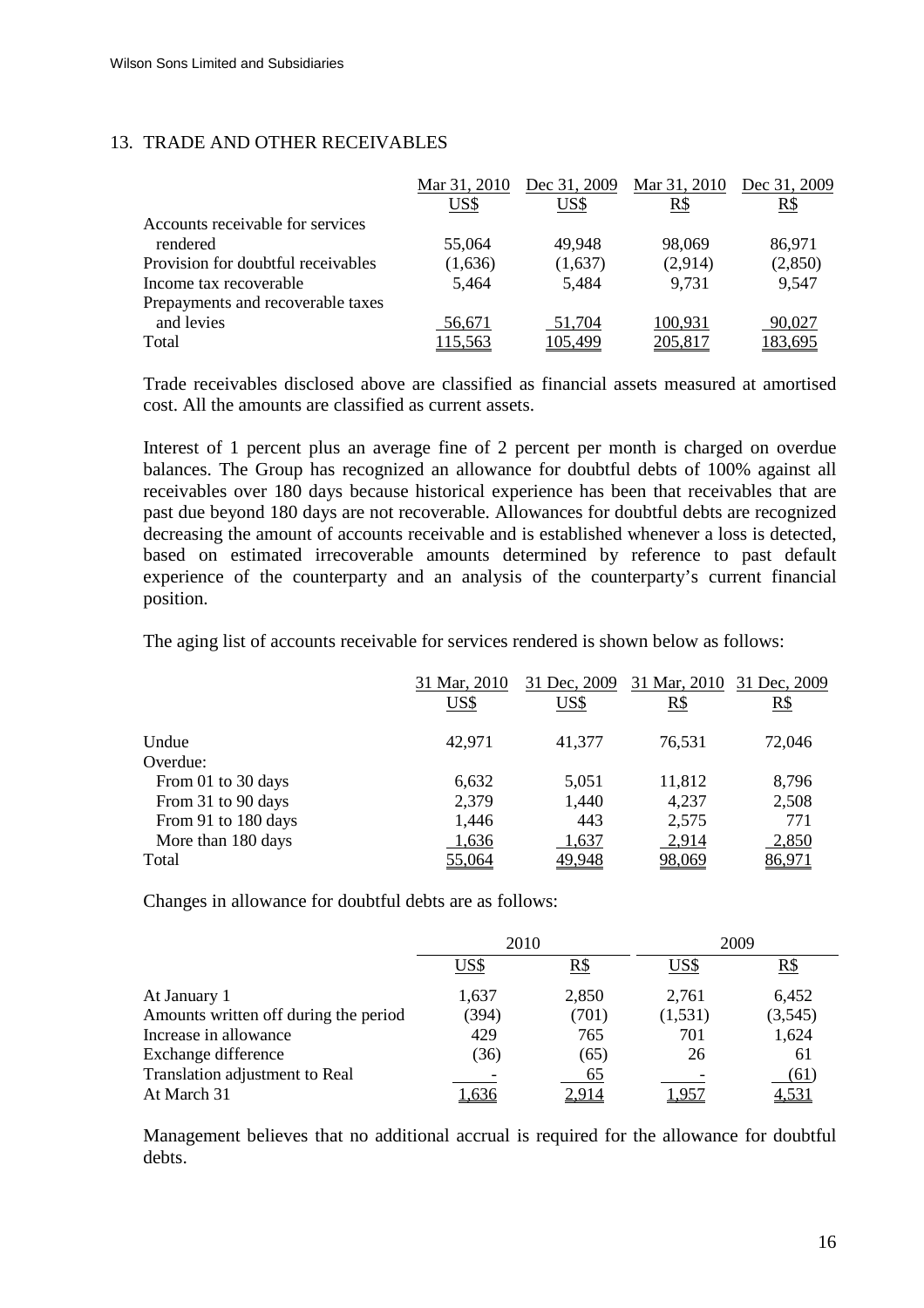As a matter of routine, the Group reviews taxes and levies impacting its businesses with a view to ensuring that payments of such amounts are correctly made and that no amounts are paid unnecessarily. In this process, where it is confirmed that taxes and/or levies have been overpaid, the Group takes appropriate measures to recover such amounts. During the year ended December 31, 2007, the Group received a response to a consultation to tax officials confirming the exemption of certain transactions to taxes which the Group had been paying through that date. This response permits the Group to recoup such amounts paid in the past provided that the Group takes certain measures to demonstrate that it has met the requirements of tax regulations for such recovery. In the first quarter of 2009, the Group was able to meet such requirements and recognized US\$0.7 million (R\$1.6 million) as a credit in the Condensed Consolidated Income Statement for the period (line "other operating expenses"). The Group concluded this process at the end of 2009.

## 14. CASH AND CASH EQUIVALENTS AND SHORT TERM INVESTMENTS

#### Cash and cash equivalents

Cash and cash equivalents comprises cash on hands, bank accounts and short term investments that are highly liquid and readily convertible to known amounts of cash and which are subject to an insignificant risk of changes in value.

Cash and cash equivalents denominated in US Dollar represent principally investments in deposit certificates placed with major financial institutions. Cash and cash equivalents denominated in Real represent principally investments in deposit certificates and Brazilian government bonds.

#### Short term investments

Short term investments comprises investments that are with more than 90 days of maturity but less than 365 days.

The breakdown of cash and cash equivalents and short term investments is as follows:

|                                                                                      | Mar 31, 2010                | Dec 31, 2009                | Mar 31, 2010                 | Dec 31, 2009                 |
|--------------------------------------------------------------------------------------|-----------------------------|-----------------------------|------------------------------|------------------------------|
|                                                                                      | US\$                        | US\$                        | R\$                          | R\$                          |
| Denominated in US Dollar:<br>Cash and cash equivalents<br>Total                      | 87,809<br>87,809            | 83,255<br>83,255            | 156,388<br>156,388           | 144,963<br>144,963           |
| Denominated in Real:<br>Cash and cash equivalents<br>Short term investments<br>Total | 102,196<br>5,782<br>107,978 | 94,881<br>11,116<br>105,997 | 182,012<br>10,298<br>192,310 | 165,207<br>19,355<br>184,562 |
| Total cash and cash equivalents                                                      | <u>190,005</u>              | 178,136                     | 338,400                      | 310.170                      |
| Total short term investments                                                         | 5,782                       | .1.116                      | <u>10,298</u>                | <u>19,355</u>                |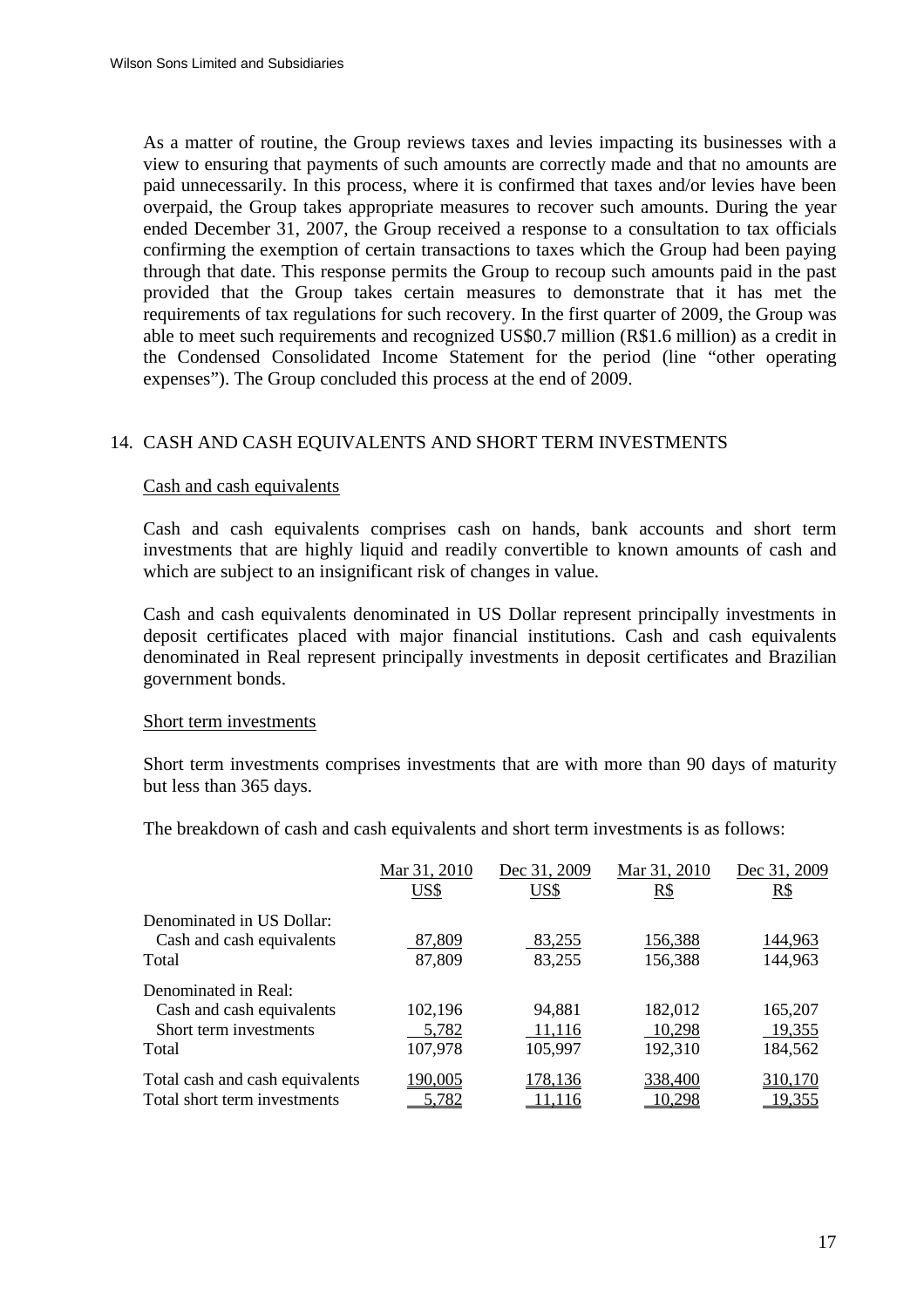#### Private investment funds

The Group has investments in private investment fund denominated Investment Fund Fixed Income Private Credit Hydrus and that are consolidated in these financial statements. This private investment fund comprise deposit certificates and equivalent instruments, with final maturities ranging from April 2010 to March 2011 and for government bonds, with final maturities ranging from January 2011 to March 2015.

About 93.8% of the bonds included in the portfolio of the Private Investment Fund have daily liquidity and are marked at fair value on a daily basis against current earnings. This private investment fund does not have significant financial obligations. Any financial obligations are limited to service fees to the asset management company employed to execute investment transactions, audit fees and other similar expenses.

## 15. BANK OVERDRAFTS AND LOANS

|                              | Interest rate - %  | Mar 31, 2010<br>US\$ | Dec 31, 2009<br>US\$ | Mar 31, 2010<br>R\$ | Dec 31, 2009<br>R\$ |
|------------------------------|--------------------|----------------------|----------------------|---------------------|---------------------|
| <b>Unsecured Borrowings</b>  |                    |                      |                      |                     |                     |
| Bank overdrafts              | 13.25% p.y.        | 187                  | 227                  | 333                 | 395                 |
| Total unsecured borrowings   |                    | 187                  | 227                  | 333                 | 395                 |
| Secured Borrowings           |                    |                      |                      |                     |                     |
| <b>BNDES - FINAME Real</b>   | 4.5% to 14% p.y    | 6,163                | 5,089                | 10,976              | 8,861               |
| <b>BNDES - FMM US Dollar</b> | 2.64% to 5% p.y    | 235,289              | 230,563              | 419,050             | 401,456             |
| <b>Total BNDES</b>           |                    | 241,452              | 235,652              | 430,026             | 410,317             |
| IFC linked to US Dollar      | 3.18% to 8.49% p.y | 11,793               | 14,080               | 21,003              | 24,516              |
| IFC linked to Real           | 14.09% p.y         | 4,786                | 5,458                | 8,524               | 9,504               |
| <b>Total IFC</b>             |                    | 16,579               | 19,538               | 29,527              | 34,020              |
| Eximbank linked to US Dollar | $2.09\%$ p.y       | 6,902                |                      | 12,293              |                     |
| Finimp linked to US Dollar   | $2.02\%$ p.y       | 4,009                |                      | 7,141               |                     |
| Total secured borrowings     |                    | 268,942              | 255,190              | 478,987             | 444,337             |
| Total                        |                    | 269,129              | 255,417              | 479,320             | 444.732             |

The breakdown of bank overdrafts and loans by maturity is as follows:

|                                         | US\$              | US\$              | $R\$              | R\$               |
|-----------------------------------------|-------------------|-------------------|-------------------|-------------------|
| Within one year                         | 19,241            | 18,146            | 34,269            | 31,596            |
| In the second year                      | 22,869            | 20,545            | 40,730            | 35,773            |
| In the third to fifth years (including) | 66,599            | 60,166            | 118,613           | 104,761           |
| After five years                        | 160,420           | 156,560           | 285,708           | 272,602           |
| Total                                   | 269,129           | 255,417           | 479,320           | 444,732           |
| Total current<br>Total non-current      | 19,241<br>249,888 | 18,146<br>237,271 | 34,269<br>445,051 | 31,596<br>413,136 |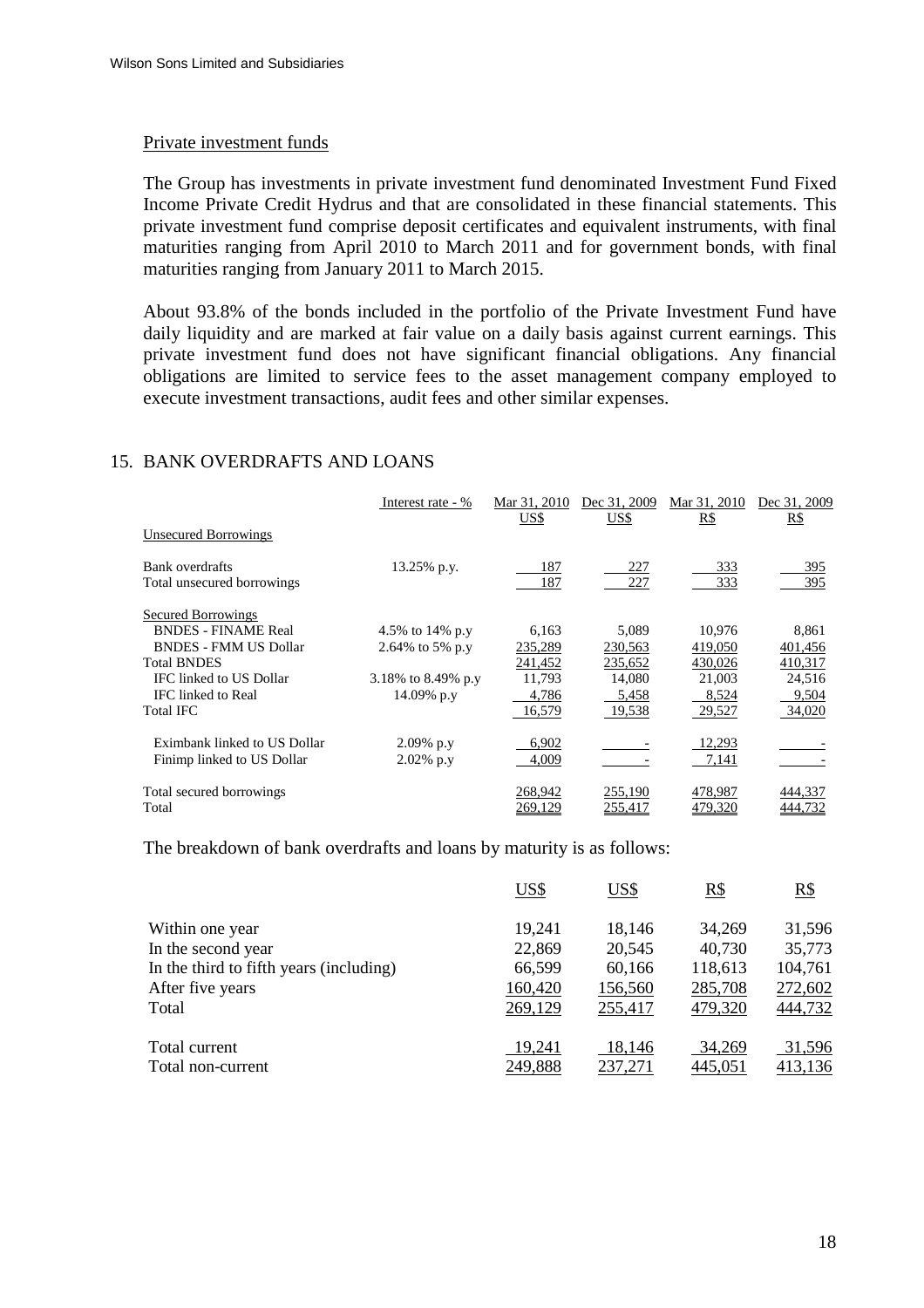|                        |        | Real              |                   |         |        | Real              |                   |         |
|------------------------|--------|-------------------|-------------------|---------|--------|-------------------|-------------------|---------|
|                        |        | linked to         |                   |         |        | linked to         |                   |         |
|                        | Real   | <b>US Dollars</b> | <b>US Dollars</b> | Total   | Real   | <b>US Dollars</b> | <b>US Dollars</b> | Total   |
| March 31, 2010         | US\$   | <u>US\$</u>       | US\$              | US\$    | $R\$   | $R\$              | R\$               | R\$     |
| Bank overdrafts        | 187    |                   |                   | 187     | 333    |                   |                   | 333     |
| Bank loans             | 10,949 | 235,289           | 22,704            | 268,942 | 19,501 | 419,050           | 40,436            | 478,987 |
| Total                  | 11,136 | 235,289           | 22,704            | 269,129 | 19,834 | 419,050           | 40,436            | 479,320 |
| December 31, 2009      |        |                   |                   |         |        |                   |                   |         |
| <b>Bank</b> overdrafts | 227    |                   |                   | 227     | 395    |                   |                   | 395     |
| Bank loans             | 10,547 | 230,563           | 14,080            | 255,190 | 18,365 | 401,456           | 24,516            | 444,337 |
| Total                  | 10,774 | 230,563           | 14,080            | 255,417 | 18,760 | 401,456           | 24,516            | 444,732 |

The analysis of borrowings by currency is as follows:

The Group has main lenders:

Brazilian Economic and Social Development Bank ("BNDES"), as an agent of Brazilian Merchant Maritime Fund ("FMM") finances tug boats and platform supply vessel's construction, in the amount outstanding of US\$235.3 million (R\$419.1 million) (2009: US\$230.6 million (R\$401.5 million)). The BNDES's product FINAME finances equipments for logistic operations, US\$6.2 million (R\$11.0 million) (2009: US\$5.1 million (R\$8.9 million)). The amounts outstanding at March 31, 2010 are repayable over periods varying up to 21 years. For the part linked to US Dollars the loans carry fixed interest rates between 2.64% and 5% per year, whereas for the loans denominated in Real, the interest rates are between 4.5% and 14% per year.

The International Finance Corporation ("IFC") finances both port terminals – Tecon Rio Grande and Tecon Salvador. There are three loan agreements with this bank: two for Tecon Salvador and one for Tecon Rio Grande. The amounts outstanding at March 31, 2010 are repayable over periods varying up to 7 years. These loans are denominated part in US Dollar and part in Real. For the part linked to US Dollar, one of the loans has an interest rate fixed at 8.49% per year, while the others carry a variable rate of Libor (6 monthly) plus spread that are between 2.5% to 3.5% per year, whereas for the part denominated in Real, the interest rate is fixed at 14.09% per year.

The Export-Import Bank of China, finances Tecon Rio Grande's equipment. The amount is US\$16.66 million, with initial outlay of US\$6.9 million in January 2010. The amount outstanding is repayable up to 10 years, including a grace period of 2 years. The amortization and interest payment are 6 monthly. The loan is denominated in US Dollars with a variable rate (Libor  $-6$  month). The spread is 1.7% per year and there is a committee's payment for Bank Itaú BBA's guarantee of 2% per year.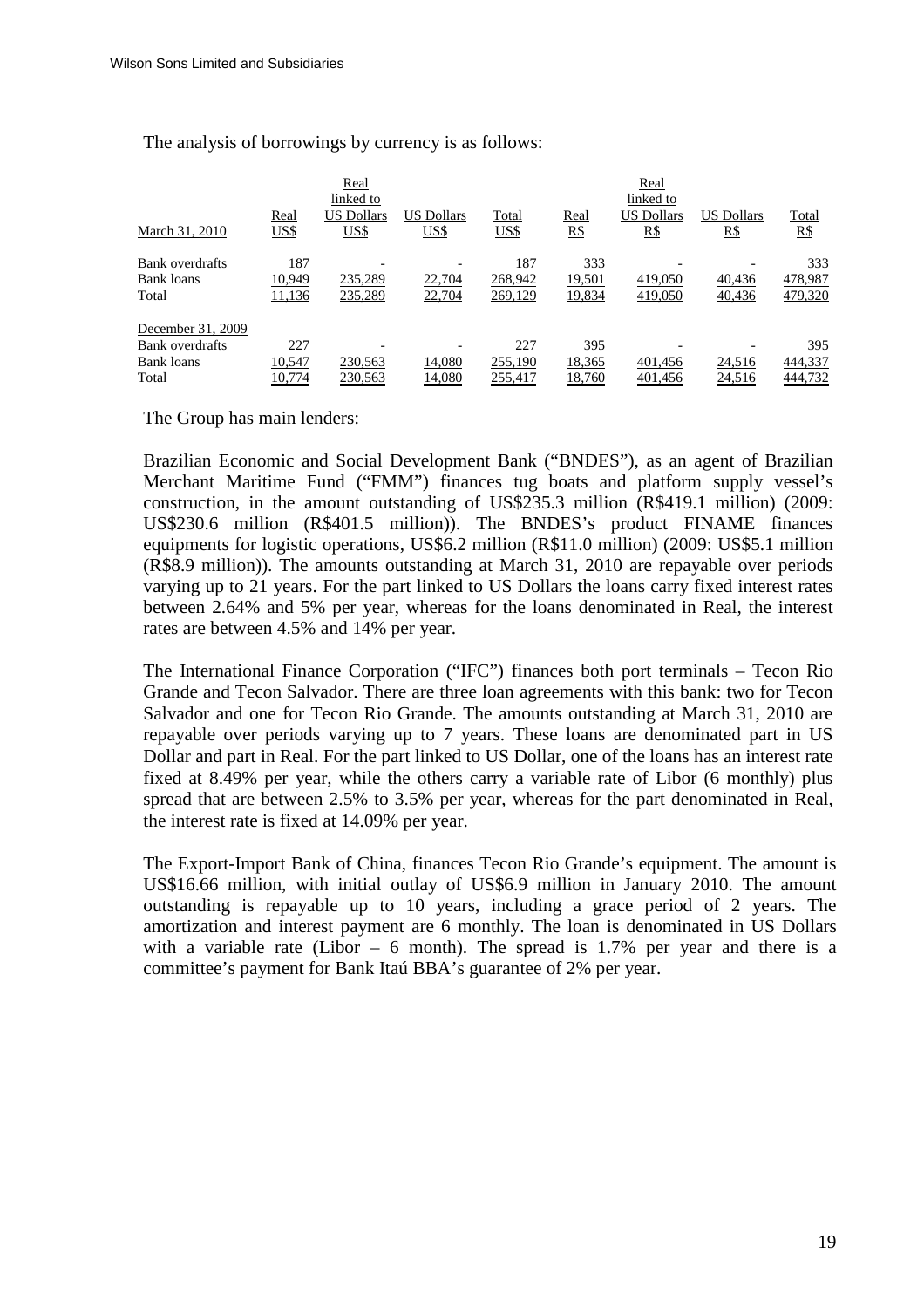#### Guarantees

The loans from BNDES are secured by a pledge over the tug boats and supply vessels that are object of these financing. For three of the seven platform supply vessels being financed there is also a guarantee involving receivables from the client Petrobras.

The loans from IFC are secured by the Groups shares in Tecon Salvador and Tecon Rio Grande, the projects cash flows, equipment and building (equipment and building only for Tecon Rio Grande).

The loan with "The Export-Import Bank of China" is secured by a "Standby Letter of Credit" issued for Tecon Rio Grande and with a financing bank as beneficiary.

As counter-guarantee for the operation, Tecon Rio Grande obtained a formal authorization of the IFC trustee to dispose the equipment funded by "The Export-Import Bank of China" for the bank Itau BBA.

#### Undrawn borrowing facilities

At March 31, 2010, the Group had available US\$90.7 million of undrawn borrowing facilities for which all conditions precedent had been met.

#### Fair value

Management estimates the fair value of the Group's borrowings as follows:

|                  | Mar 31, 2010<br>US\$ | Dec 31, 2009<br>US\$ | Mar 31, 2010<br>R\$ | Dec 31, 2009<br>R\$ |
|------------------|----------------------|----------------------|---------------------|---------------------|
| Bank overdrafts  | 187                  | 227                  | 333                 | 395                 |
| Bank loans       |                      |                      |                     |                     |
| <b>BNDES</b>     | 241,452              | 235,652              | 430,026             | 410,317             |
| <b>IFC</b>       | 17,164               | 20,160               | 30,569              | 35,103              |
| Eximbank         | 6,902                |                      | 12,292              |                     |
| Finimp           | 4,009                |                      | 7,140               |                     |
| Total bank loans | 269,527              | 255,812              | 480,027             | 445,420             |
| Total            | 269,714              | 256,039              | 480,360             | 445,815             |

#### Covenants

The subsidiaries Tecon Rio Grande and Tecon Salvador have specific restrictive clauses in their financing contracts with financial institutions related, basically, to the maintenance of liquidity ratios. At March 31, 2010, the Group is in compliance with all clauses of these contracts.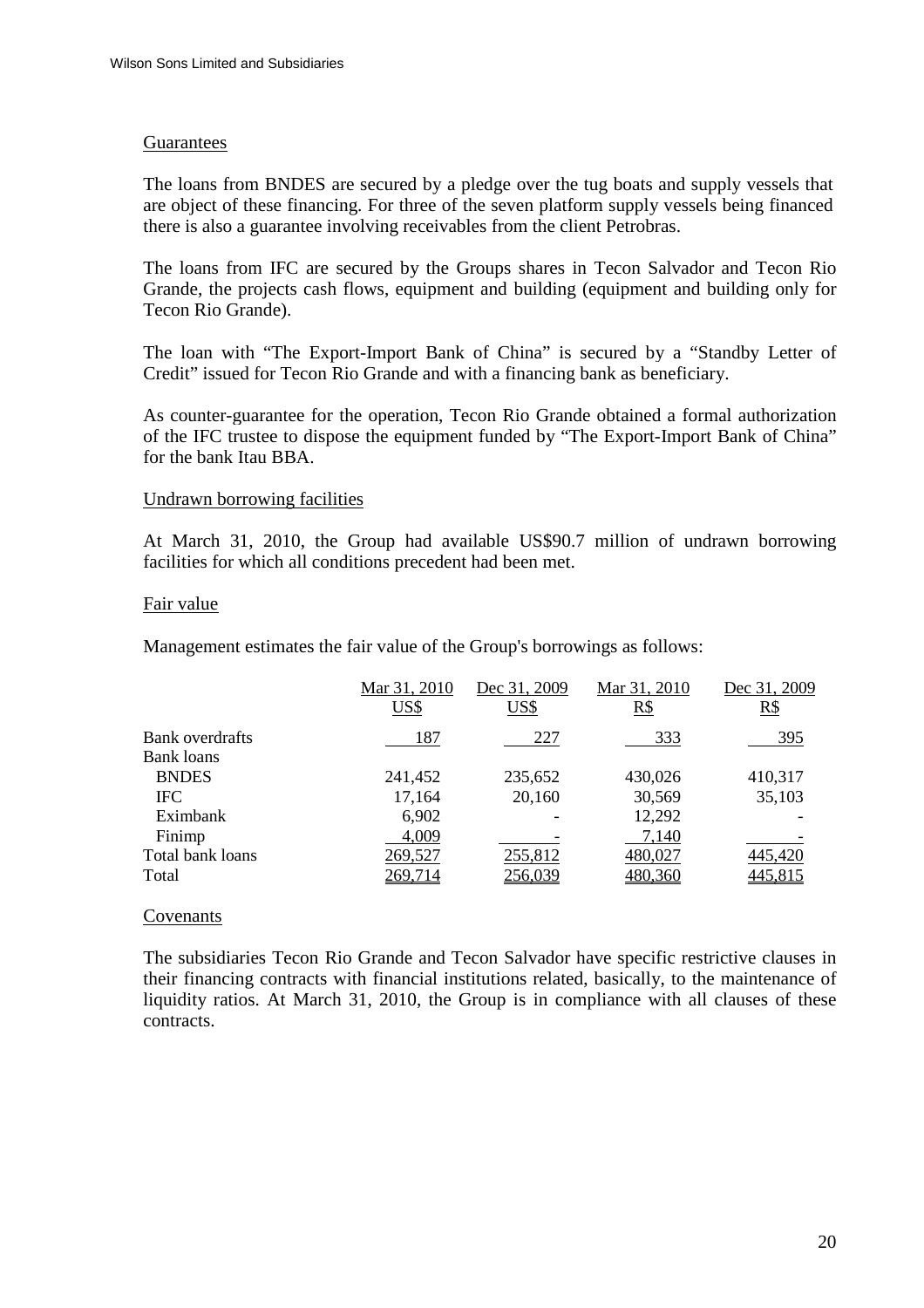#### 16. DEFERRED TAX

The following are the major deferred tax assets and liabilities recognized by the Group during the current and prior reporting periods:

|                                                                                                                                                                                         |                                                        | Exchange                                                       |                                                             | Non-                                             |                                                                |
|-----------------------------------------------------------------------------------------------------------------------------------------------------------------------------------------|--------------------------------------------------------|----------------------------------------------------------------|-------------------------------------------------------------|--------------------------------------------------|----------------------------------------------------------------|
|                                                                                                                                                                                         | Accelerated                                            | variance                                                       | Timing                                                      | monetary                                         |                                                                |
|                                                                                                                                                                                         | depreciation                                           | on loans                                                       | differences                                                 | <u>items</u>                                     | <u>Total</u>                                                   |
|                                                                                                                                                                                         | US\$                                                   | <u>US\$</u>                                                    | <u>US\$</u>                                                 | US\$                                             | <b>US\$</b>                                                    |
| At January 1, 2009<br>(Charge)/Credit to income<br><b>Exchange differences</b><br>At December 31, 2009<br>(Charge)/Credit to income<br><b>Exchange differences</b><br>At March 31, 2010 | (13,243)<br>(8,351)<br>(21, 594)<br>(663)<br>(22, 257) | 1,906<br>(15, 156)<br>3<br>(13,247)<br>2,750<br>2<br>(10, 495) | 10,618<br>741<br>1,779<br>13,138<br>3,284<br>(98)<br>16,324 | (4,024)<br>35,086<br>31,062<br>(2,940)<br>28,122 | (4,743)<br>12,320<br>1,782<br>9,359<br>2,431<br>(96)<br>11,694 |
|                                                                                                                                                                                         | Accelerated<br>depreciation<br>R\$                     | Exchange<br>variance<br>on loans<br>$R\$                       | Timing<br>differences<br>R\$                                | Non-<br>monetary<br><u>items</u><br>$R\$         | <b>Total</b><br>$R\mathcal{L}$                                 |
| At January 1, 2009                                                                                                                                                                      | (30,949)                                               | 4,454                                                          | 24,815                                                      | (9,404)                                          | (11,084)                                                       |
| (Charge)/Credit to income                                                                                                                                                               | (14, 541)                                              | (26,390)                                                       | 1,290                                                       | 61,092                                           | 21,451                                                         |
| <b>Exchange differences</b>                                                                                                                                                             |                                                        | 5                                                              | 3,098                                                       |                                                  | 3,103                                                          |
| Translation adjustment to Real                                                                                                                                                          | 7,891                                                  | (1,135)                                                        | (6,327)                                                     | 2,397                                            | 2,826                                                          |
| At December 31, 2009                                                                                                                                                                    | (37, 599)                                              | (23,066)                                                       | 22,876                                                      | 54,085                                           | 16,296                                                         |
| (Charge)/Credit to income                                                                                                                                                               | (1,181)                                                | 4,898                                                          | 5,849                                                       | (5,236)                                          | 4,330                                                          |
| <b>Exchange differences</b>                                                                                                                                                             |                                                        | 4                                                              | (175)                                                       |                                                  | (171)                                                          |
| Translation adjustment to Real                                                                                                                                                          | (860)                                                  | (528)                                                          | 524                                                         | 1,236                                            | 372                                                            |
| At March 31, 2010                                                                                                                                                                       | (39, 640)                                              | (18,692)                                                       | 29,074                                                      | 50,085                                           | 20,827                                                         |

Certain tax assets and liabilities have been offset on an entity by entity basis. In the consolidated financial statements, a deferred tax asset of one entity in the Group cannot be offset against a deferred tax liability of another entity in the Group as there is no legally enforceable right to offset tax assets and liabilities between Group companies. After offset, deferred tax balances are presented in the balance sheet as follows:

|                          | Mar 31, 2010 | Dec 31, 2009 | Mar 31, 2010 | Dec 31, 2009 |
|--------------------------|--------------|--------------|--------------|--------------|
|                          | US\$         | US\$         | R\$          | R\$          |
| Deferred tax liabilities | (15.477)     | (16.140)     | (27.564)     | (28,102)     |
| Deferred tax assets      | 27,171       | 25,499       | 48,391       | 44,398       |
| Total                    | ! 1.694      | <u>9,359</u> | 20.827       | 6.296        |

At the balance sheet date, the Group has unused tax losses of US\$25,295 (R\$45,051) (2009: US\$23,664 (R\$41,203)) available for offset against future fiscal profits. No deferred tax asset has been recognized in the amount of US\$8,600 (R\$15,317) (2009: US\$8,046 (R\$14,009)) due to the unpredictability of future fiscal profits streams.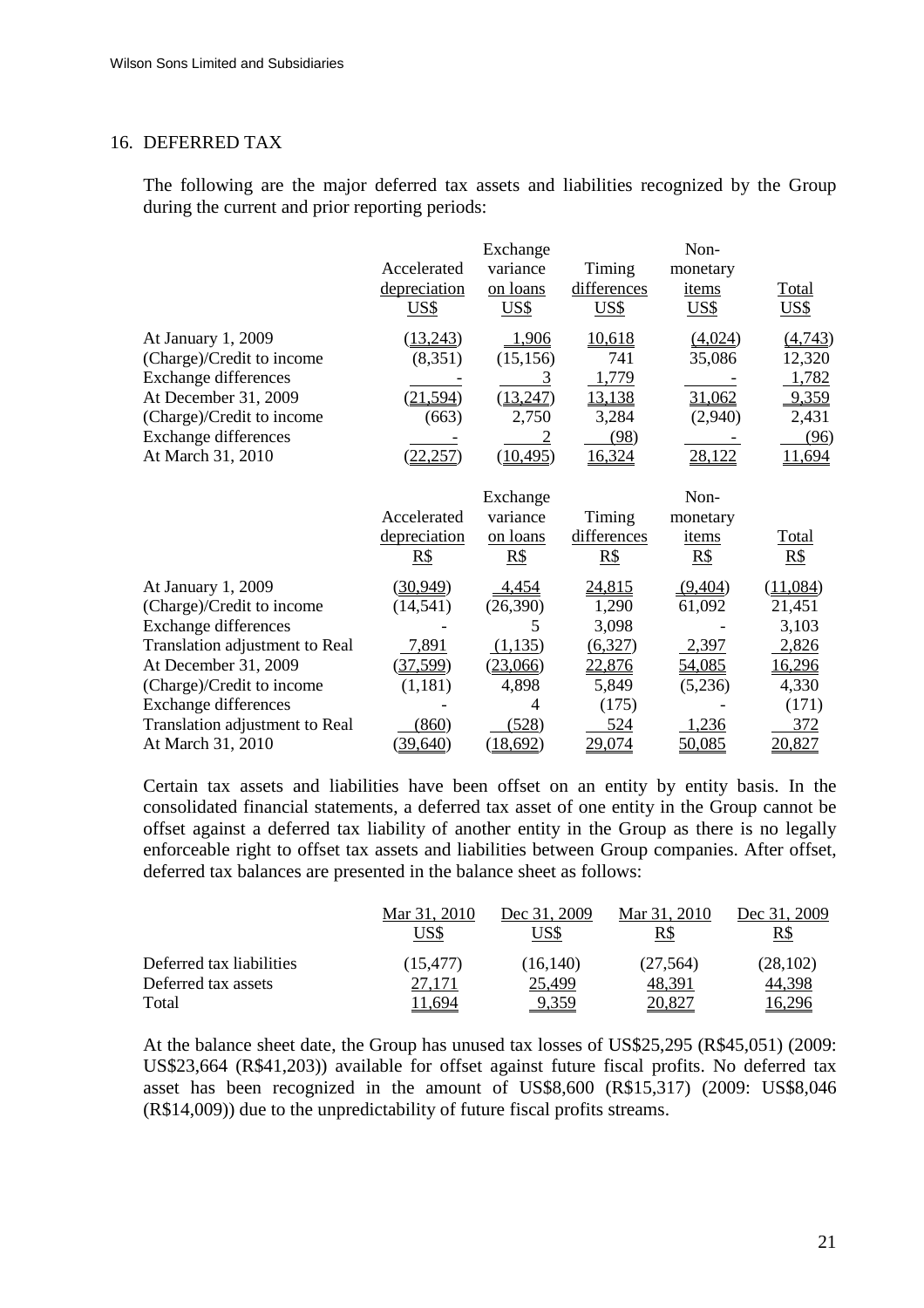Deferred tax arises on Brazilian property, plant and equipment, inventories and prepaid expense held in US Dollar functional currency businesses. Deferred tax is calculated on the difference between the historical US Dollar balances recorded in the Group's accounts and the Real balances used in the Group's Brazilian tax calculations.

Deferred tax arises from exchange gains on the Group's US Dollar and Real denominated loans linked to the US Dollar that are taxable on settlement and not in the period in which the gains arise.

## 17. PROVISIONS FOR CONTINGENCIES

|                                | 2010  |        | 2009  |        |
|--------------------------------|-------|--------|-------|--------|
|                                | US\$  | R\$    | US\$  | R\$    |
| At January 1                   | 9,831 | 17,118 | 8,455 | 19,759 |
| Net addition in the period     | 2,564 | 4,566  | 969   | 2,242  |
| Exchange difference            | (213) | (379)  | 79    | 184    |
| Translation adjustment to Real |       | 391    |       | (184)  |
| At March 31                    |       | :1.696 | 9,503 | 22,001 |

The breakdown of classes of provision is described below as follows:

|              | Mar 31, 2010<br>US\$ | Dec 31, 2009<br>US\$ | Mar 31, 2010<br>R\$ | Dec 31, 2009<br><u>R\$</u> |
|--------------|----------------------|----------------------|---------------------|----------------------------|
| Civil cases  | 1.469                | 781                  | 2.616               | 1,360                      |
| Tax cases    | 789                  | 921                  | 1,405               | 1,604                      |
| Labor claims | 9,924                | 8,129                | 17,675              | 14,154                     |
| Total        | 12,182               | 9,831                | 21,696              |                            |

In the normal course of business in Brazil, the Group continues to be exposed to numerous local legal claims. It is the Group's policy to vigorously contest such claims, many of which appear to have little substance in merit, and to manage such claims through its legal advisors. There are no material claims outstanding at March 31, 2010 which have not been provided for and which the Group's legal advisers consider are more likely than not to result in a financial settlement against the Group.

The mainly probable and possible Group's claims are described below:

- Civil and Environmental cases: Indemnification for damages caused by floating crafts accidents. These claims are pleas related to environmental causes and indemnities for work accidents.
- Labor claims: These lawsuits litigate about salary differences, overtime worked without payments, and other additional.
- Tax cases: Brazilian taxes that the Group considers inappropriate and litigates against the government.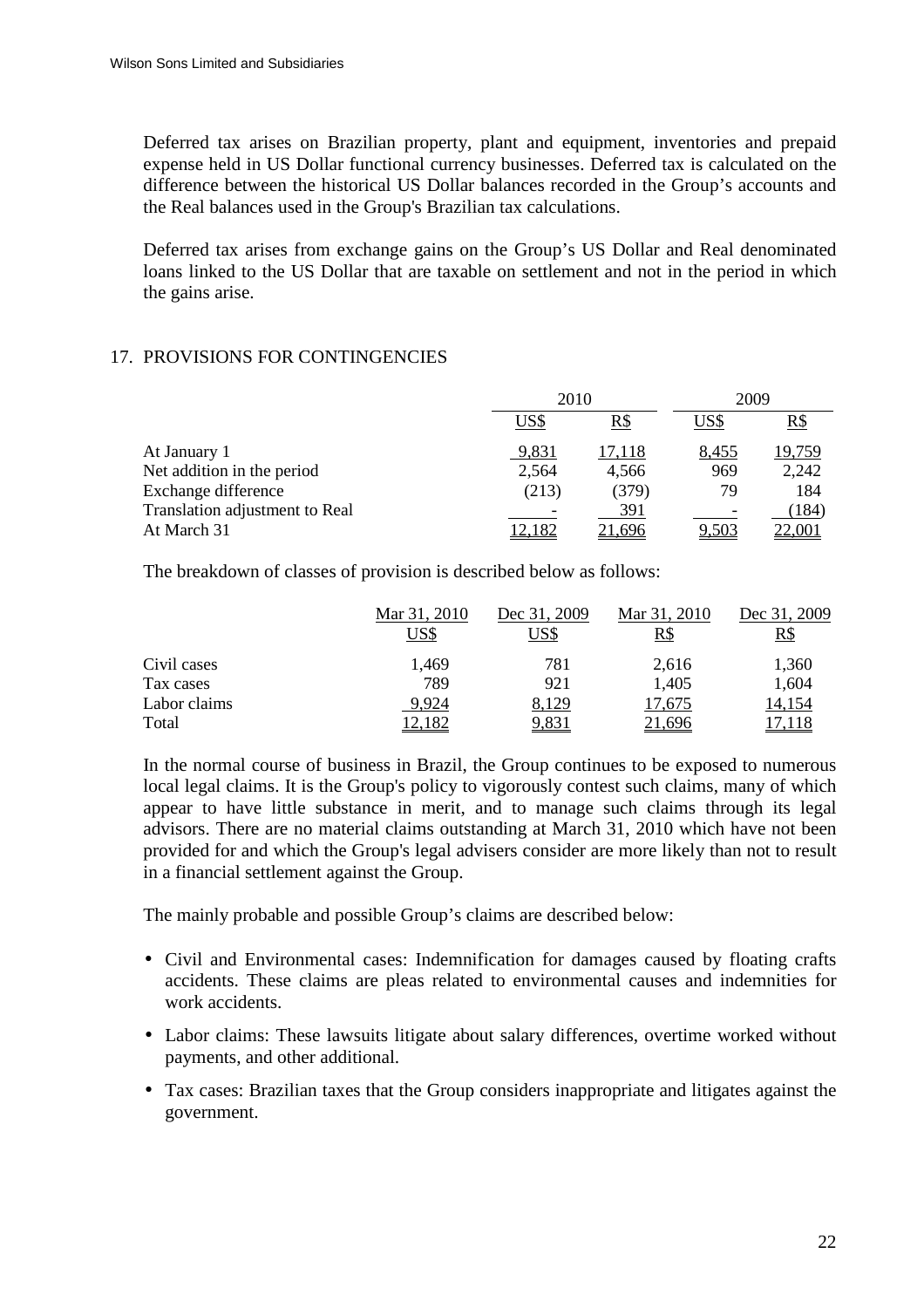In addition to the cases for which the Group booked the provision for contingencies there are other tax, civil and labor disputes amounting to US\$57,050 (R\$101,606) (2009: US\$60,355 (R\$105,089)), whose probability of loss was estimated by the legal advisors as possible. Of the amount of US\$57,050 classified as possible in March, 2010, US\$10,428 refer to approximately 130 labor claims which were filed against the Port Terminal during 2009, the amount of US\$11,039 relates to exchange difference. The principal thrust of such claims was for the additional compensation for the alleged enhanced risk of operating the port during the construction phase of the port expansion. The Superior Labor Court ("SLC") judged the object and declared the inapplicability of private terminals employees additional. The Group's legal advisers will continue monitoring progress on the case with SLC, in order to promote a court decision favorable to the Port Terminal.

## 18. OBLIGATIONS UNDER FINANCE LEASES

|                                         |                        |              |                        | Present value of |  |
|-----------------------------------------|------------------------|--------------|------------------------|------------------|--|
|                                         | Minimum lease payments |              | minimum lease payments |                  |  |
|                                         | Mar 31, 2010           | Dec 31, 2009 | Mar 31, 2010           | Dec 31, 2009     |  |
| Amounts payable under finance leases:   | US\$                   | US\$         | US\$                   | <u>US\$</u>      |  |
| Within one year                         | 5,447                  | 5,263        | 4,152                  | 3,902            |  |
| In the second to fifth years, inclusive | 9,363                  | 9,950        | 8,301                  | 8,653            |  |
|                                         | 14,810                 | 15,213       | 12,453                 | 12,555           |  |
| Less future finance charges             | (2,357)                | (2,658)      | N/A                    | N/A              |  |
| Present value of lease obligations      | 12,453                 | 12,555       |                        |                  |  |

|                                        |              |                        |                        | Present value of |  |
|----------------------------------------|--------------|------------------------|------------------------|------------------|--|
|                                        |              | Minimum lease payments | minimum lease payments |                  |  |
|                                        | Mar 31, 2010 | Dec 31, 2009           | Mar 31, 2010           | Dec 31, 2009     |  |
| Amounts payable under finance leases:  | R\$          | <u>R\$</u>             | <u>R\$</u>             | <u>R\$</u>       |  |
| Within one year                        | 9,701        | 9,164                  | 7,394                  | 6,793            |  |
| In the second to fifth years inclusive | 16,676       | 17,324                 | 14,784                 | 15,067           |  |
|                                        | 26,377       | 26,488                 | 22,178                 | 21,860           |  |
| Less future finance charges            | (4,199)      | (4,628)                | N/A                    | N/A              |  |
| Present value of lease obligations     | 22,178       | 21,860                 |                        |                  |  |

It is the Group's policy to lease certain of its fixtures and equipment under finance leases. The average lease term is 4 years.

For the period ended March 31, 2010 the average effective leasing rate was 15.29% per year (2009: 15.21%). Interest rates are fixed at contract date.

All leases include a fixed repayment and a variable finance charge linked to the Brazilian interest rate. The interest rates ranges from 10.05% to 20.39% per year.

Leases are denominated in Reais.

The fair value of the Group's lease obligations is approximately equal to their carrying amount.

The Group's obligations under finance leases are secured by the lessors' rights over the leased assets.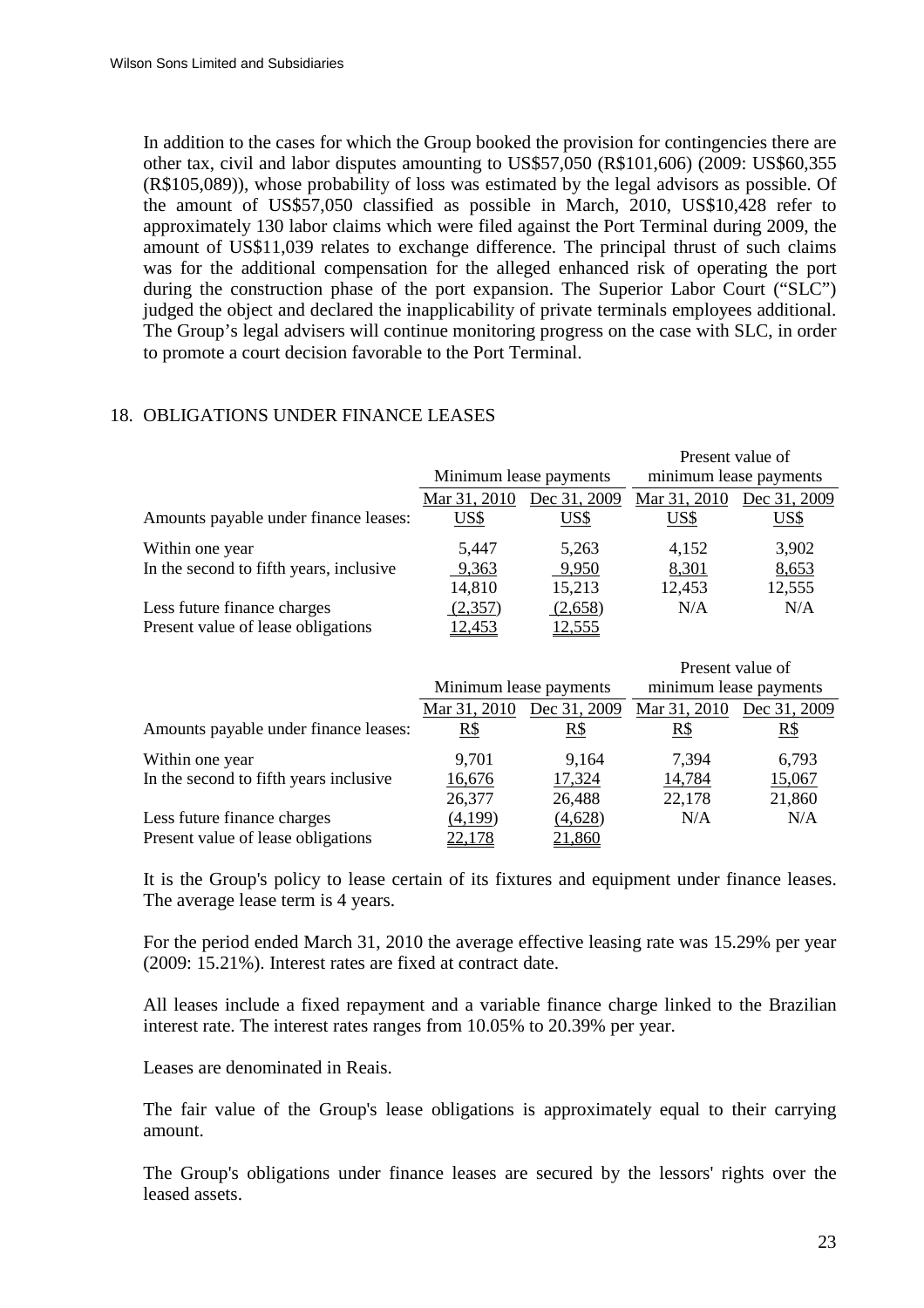## 19. TRADE AND OTHER PAYABLES

|                             | Mar 31, 2010<br><u>US\$</u> | Dec 31, 2009<br>US\$ | Mar 31, 2010<br>R\$ | Dec 31, 2009<br>$R\$ |
|-----------------------------|-----------------------------|----------------------|---------------------|----------------------|
| <b>Suppliers</b>            | 73,294                      | 61,756               | 130,535             | 107,530              |
| Taxes                       | 12,065                      | 11,847               | 21,488              | 20,628               |
| Share-based payment         | 12,040                      | 10,591               | 21,443              | 18,441               |
| Accruals and other payables | 8,419                       | 5,733                | 14,994              | 9,982                |
| Total                       | <u>105,818</u>              | 89,927               | <u>188,460</u>      | <u>156,581</u>       |

The Group has financial risk management policies in place to ensure that payables are paid within the credit timeframe.

|                                                            | Mar 31, 2010<br>US\$ | Dec 31, 2009<br>US\$ | Mar 31, 2010<br>R\$ | Dec 31, 2009<br>R\$ |
|------------------------------------------------------------|----------------------|----------------------|---------------------|---------------------|
| Construction contracts                                     |                      |                      |                     |                     |
| Contracts in progress at the end of each reporting period: |                      |                      |                     |                     |
| Contract costs incurred plus recognized revenues less      |                      |                      |                     |                     |
| recognized losses to date                                  | 27.615               | 22,807               | 51.765              | 39.712              |
| Less billings in process                                   | (39, 945)            | (35,207)             | (72,433)            | (61,302)            |
| Net liability included in suppliers                        | (12,330)             | (12, 400)            | (20,668)            | (21,590)            |

## 20. CASH-SETTLED SHARE-BASED PAYMENTS

On April 9, 2007, the board of Wilson Sons Limited approved a stock option plan (the "Share-Based Payment" or "Long-Term Incentive Scheme"), which allows for the grant of phantom options to eligible employees to be selected by the board over the next five years. The options will provide cash payments, on exercise, based on the number of options multiplied by the growth in the price of a Brazilian Depositary Receipts ("BDR") of Wilson Sons Limited between the date of grant (the Base Price) and the date of exercise (the "Exercise Price"). The plan is regulated by the laws of Bermuda.

The changes on the accrual for the plan are as follows:

|                       | 2010<br>US\$             | 2009<br>US\$ | 2010<br>R\$ | 2009<br>$R\$ |
|-----------------------|--------------------------|--------------|-------------|--------------|
| At January 1          | 10,591                   | 1.167        | 18,889      | 2,728        |
| Charge for the period | 1,449                    | 385          | 2,581       | 891          |
| Exchange difference   | $\overline{\phantom{0}}$ |              | (25         | (25)         |
| At March 31           | 12.040                   | .552         | 21.445      | 3.594        |

The liability above is included in "Share-Based Payment" presented in Note 19.

As March 31, 2010 the number of share options was 3,912,760, and none of them was exercised during the first quarter of 2010.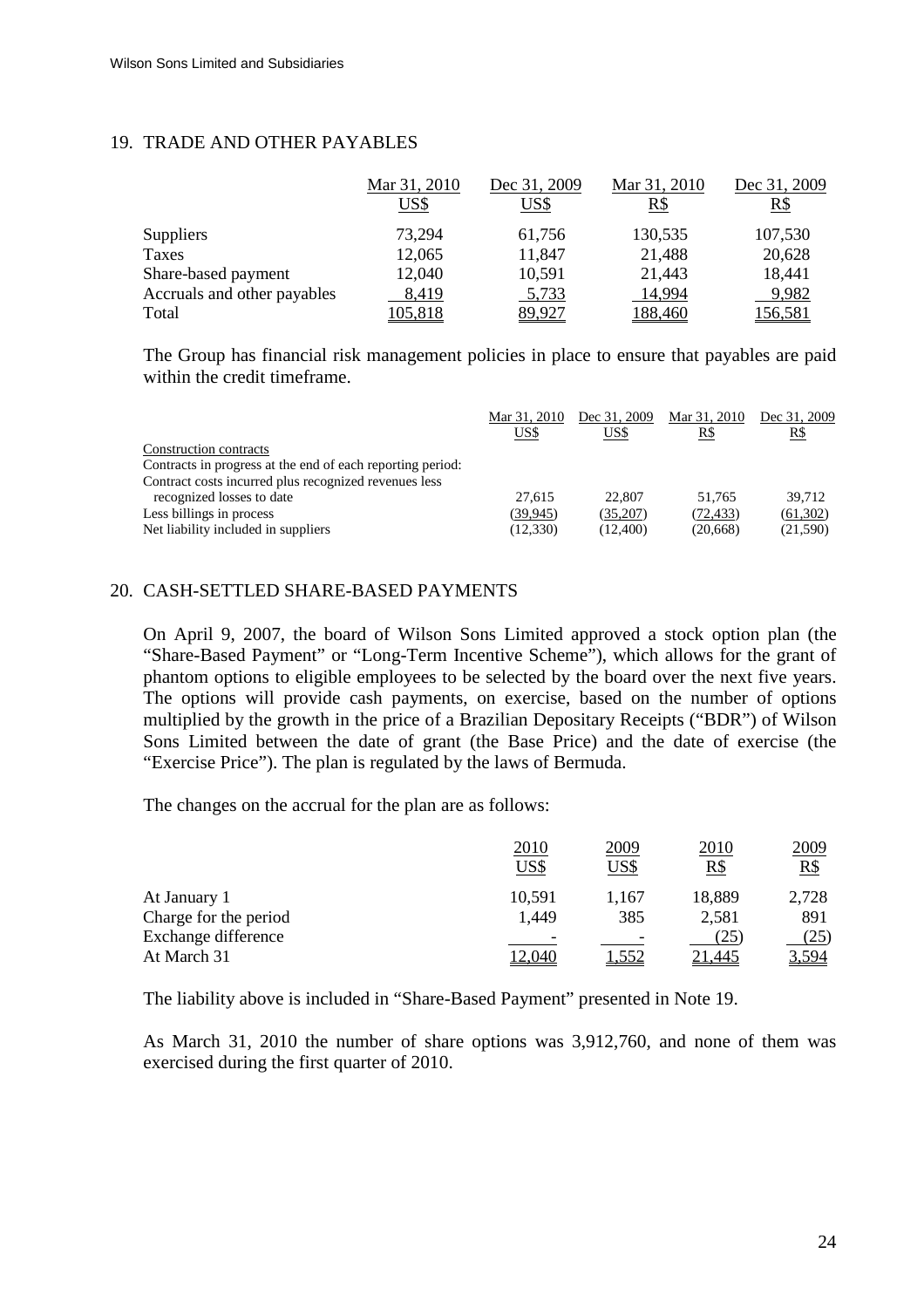Fair value of the recorded liability in the amount of US\$12,040 (R\$21,445) (2009: US\$10,591 (R\$18,441)) was determined using the binomial model based on the assumptions mentioned below:

| 2010     |
|----------|
| R\$23.35 |
| 32-33%   |
| 10 years |
| 9.30%    |
| 2.00 %   |
|          |

Expected volatility was determined by calculating the historical volatility of the Group's share price. The expected life used in the model has been adjusted based on management´s best estimate for exercise restrictions and behavioral considerations.

# 21. EQUITY

### Share Capital

|                                   | Mar 31, 2010 | Dec 31, 2009 | Mar 31, 2010 | Dec 31, 2009 |
|-----------------------------------|--------------|--------------|--------------|--------------|
|                                   | US\$         | US\$         | R\$          | R\$          |
| 71,144,000 ordinary shares issued |              |              |              |              |
| and fully paid                    | 9.905        | 9.905        | 17.641       | 17.247       |

#### Earnings per share

The calculation of the basic and diluted earnings per share is based on the following data:

|                                            | Ouarter ended        |                      |                     |                            |  |  |
|--------------------------------------------|----------------------|----------------------|---------------------|----------------------------|--|--|
|                                            | Mar 31, 2010<br>US\$ | Mar 31, 2009<br>US\$ | Mar 31, 2010<br>R\$ | Mar 31, 2009<br><u>R\$</u> |  |  |
| Net income for the period                  | 5.974                | 15,906               | 10,639              | 36,825                     |  |  |
| Weighted average number of ordinary shares | 71,144,000           | 71,144,000           | 71,144,000          | 71,144,000                 |  |  |
| Earnings per share (in cents)              | 8.40                 | 22.36                | 14.96               | 51.80                      |  |  |

 $2010$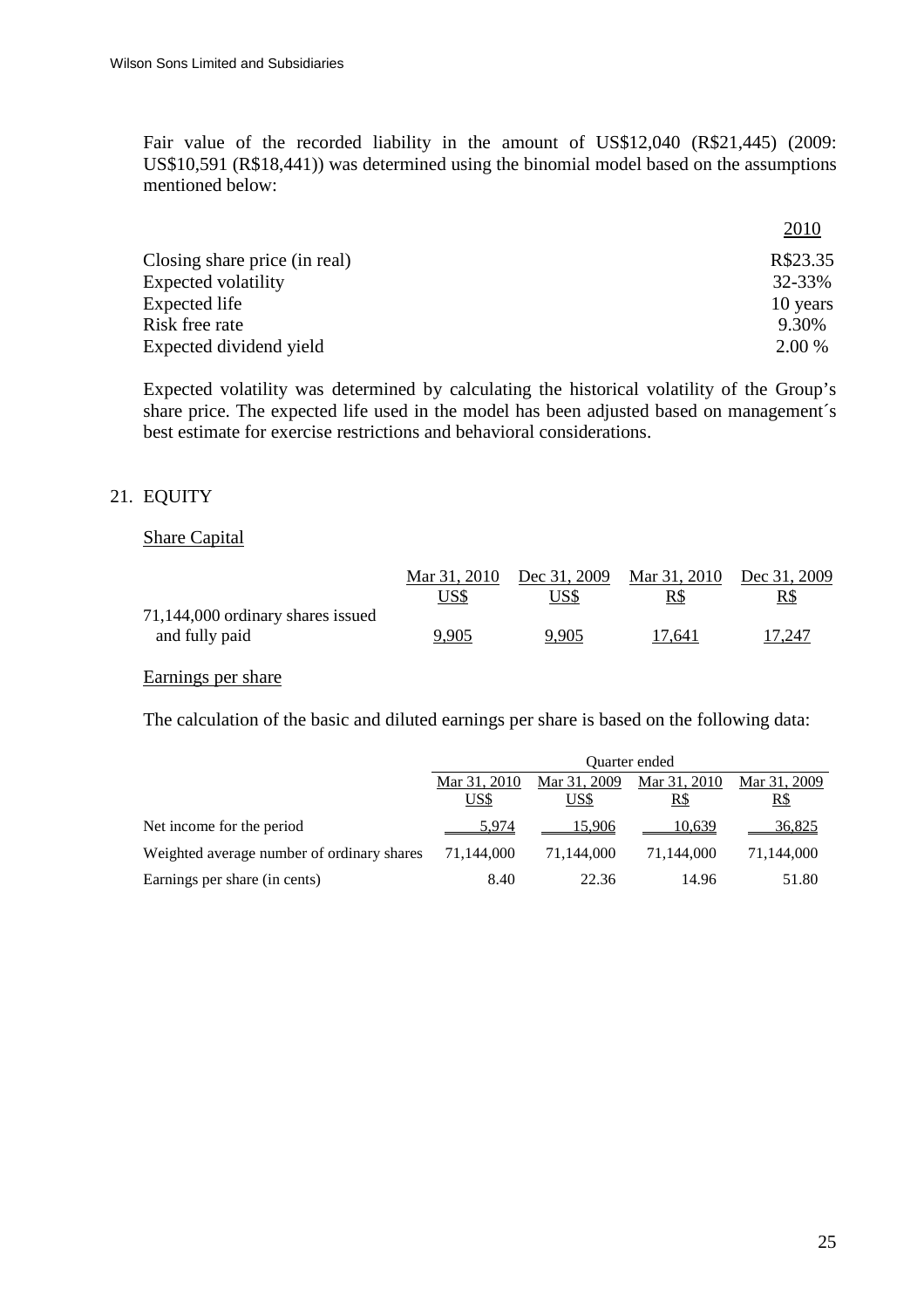## 22. SUBSIDIARIES

Details of the Company's subsidiaries at March 31, 2010 and 2009 are as follows:

|                                                   | Place of<br>incorporation<br>and operation | Proportion<br>of ownership<br>interest | Method used<br>to account<br>for investment |
|---------------------------------------------------|--------------------------------------------|----------------------------------------|---------------------------------------------|
| Holding company                                   |                                            |                                        |                                             |
| Wilson Sons de Administração e Comércio Ltda.     | <b>Brazil</b>                              | 100%                                   | Consolidation                               |
| Vis Limited                                       | Guernsey                                   | 100%                                   | Consolidation                               |
| Towage                                            |                                            |                                        |                                             |
| Saveiros Camuyrano Serviços Marítimos S.A.        | <b>Brazil</b>                              | 100%                                   | Consolidation                               |
| Sobrare-Servemar Ltda.                            | <b>Brazil</b>                              | 100%                                   | Consolidation                               |
| Wilson Sons Apoio Marítimo Ltda.                  | <b>Brazil</b>                              | 100%                                   | Consolidation                               |
| Wilson Sons Operações Marítimas Especiais Ltda.   | <b>Brazil</b>                              | 100%                                   | Consolidation                               |
| Transamérica Visas Serviços de Despachos Ltda.    | <b>Brazil</b>                              | 100%                                   | Consolidation                               |
| Offshore                                          |                                            |                                        |                                             |
| Wilson Sons Offshore S.A.                         | <b>Brazil</b>                              | 100%                                   | Consolidation                               |
| <b>Shipyard</b>                                   |                                            |                                        |                                             |
| Wilson, Sons S.A., Comércio, Indústria, e Agência |                                            |                                        |                                             |
| de Navegação Ltda.                                | <b>Brazil</b>                              | 100%                                   | Consolidation                               |
| Wilson Sons Estaleiro Ltda.                       | <b>Brazil</b>                              | 100%                                   | Consolidation                               |
| <b>Ship Agency</b>                                |                                            |                                        |                                             |
| Wilson Sons Agência Marítima Ltda.                | <b>Brazil</b>                              | 100%                                   | Consolidation                               |
| Wilson Sons Navegação Ltda.                       | <b>Brazil</b>                              | 100%                                   | Consolidation                               |
| Stevedoring                                       |                                            |                                        |                                             |
| Wilport Operadores Portuários Ltda.               | <b>Brazil</b>                              | 100%                                   | Consolidation                               |
| Logistics                                         |                                            |                                        |                                             |
| Wilson, Sons Logística Ltda.                      | <b>Brazil</b>                              | 100%                                   | Consolidation                               |
| <b>Transport services</b>                         |                                            |                                        |                                             |
| Wilson, Sons Terminais de Cargas Ltda.            | <b>Brazil</b>                              | 100%                                   | Consolidation                               |
| <b>Bonded warehousing</b>                         |                                            |                                        |                                             |
| EADI Santo André Terminal de Carga Ltda.          | <b>Brazil</b>                              | 100%                                   | Consolidation                               |
| Port terminal                                     |                                            |                                        |                                             |
| Tecon Rio Grande S.A.                             | <b>Brazil</b>                              | 100%                                   | Consolidation                               |
| Tecon Salvador S.A.                               | <b>Brazil</b>                              | 100%                                   | Consolidation                               |
| Port operator                                     |                                            |                                        |                                             |
| Brasco Logística Offshore Ltda.                   | <b>Brazil</b>                              | 75%                                    | Consolidation                               |
| Wilson Sons Operadores Portuários Ltda.           | <b>Brazil</b>                              | 100%                                   | Consolidation                               |

The Group also has 100% of ownership interest in a Brazilian Private Investment Funds denominated Investment Fund Fixed Income Private Credit Hydrus. This fund is managed by Itaú bank and its policies and objectives are determined by the Group's treasury (Note 14).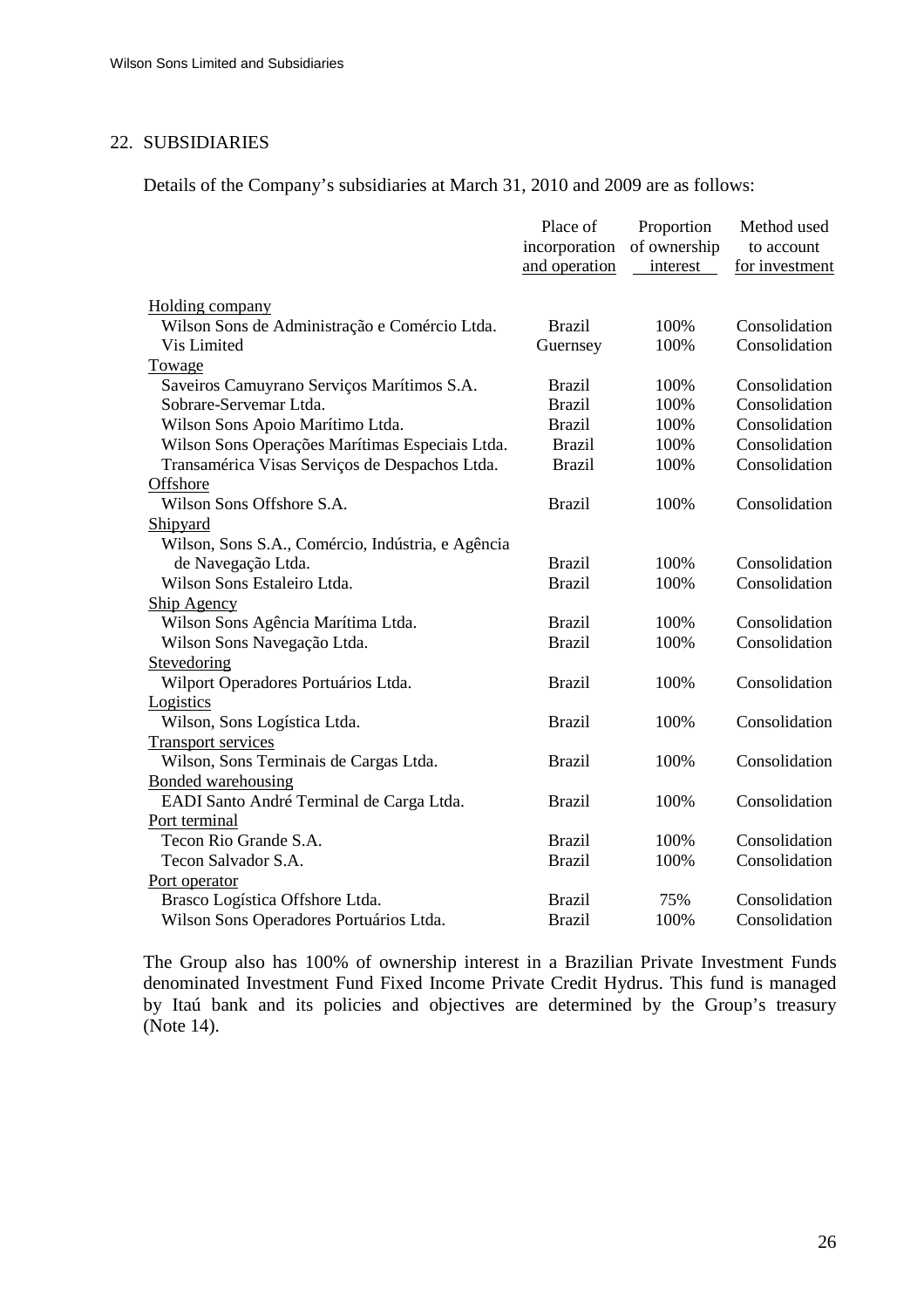#### 23. JOINT VENTURES

The following amounts are included in the Group's financial statements as a result of proportionate consolidation of joint ventures.

|                         | Mar 31, 2010             | Dec 31, 2009 | Mar 31, 2010 | Dec 31, 2009 |
|-------------------------|--------------------------|--------------|--------------|--------------|
|                         | US\$                     | US\$         | $R\$         | $R\$         |
| Current assets          | 3,959                    | 3,639        | 7,051        | 6,336        |
| Non-current assets      | 2,132                    | 2,297        | 3,797        | 4,000        |
| Current liabilities     | (4,654)                  | (4,744)      | (8,289)      | (8,260)      |
| Non-current liabilities | (18)                     | (21)         | (32)         | (37)         |
|                         | Mar <sub>31</sub> , 2010 | Mar 31, 2009 | Mar 31, 2010 | Mar 31, 2009 |
|                         | US\$                     | US\$         | R\$          | <u>R\$</u>   |
| Income                  | 4,175                    | 3,572        | 7,436        | 8,270        |
| Expenses                | (3,827)                  | (2, 852)     | (6, 816)     | (6,603)      |

The Group has the following significant interests in joint ventures at March 31, 2010:

|                                             | Place of      | Proportion   | Method used    |
|---------------------------------------------|---------------|--------------|----------------|
|                                             | incorporation | of ownership | to account     |
|                                             | and operation | interest     | for investment |
| Towage                                      |               |              | Proportional   |
| Consórcio de Rebocadores Barra de Coqueiros | <b>Brazil</b> | 50%          | Consolidation  |
| Consórcio de Rebocadores Baia de São Marcos | <b>Brazil</b> | 50%          | Consolidation  |
| Non-vessel operating common carrier         |               |              | Proportional   |
| Allink Transportes Internacionais Limitada  | <b>Brazil</b> | 50%          | Consolidation  |

On November 6, 2009 the Group sold its participation of 33.3% in the Joint Venture Dragaport Engenharia Ltda. to the partner Serveng Civilsan S.A.

### 24. FINANCIAL INSTRUMENTS AND RISK ASSESSMENT

a) Capital risk management

The Group manages its capital to ensure that entities in the Group will be able to continue as a going concern while maximizing the return to stakeholders through the optimization of the debt and equity balance. The capital structure of the Group consists of debt, which includes the borrowing disclosed in Note 15, cash and cash equivalents, short term investments and equity attributable to owners of the parent comprising issued capital, reserves and retained earnings as disclosed in Note 21.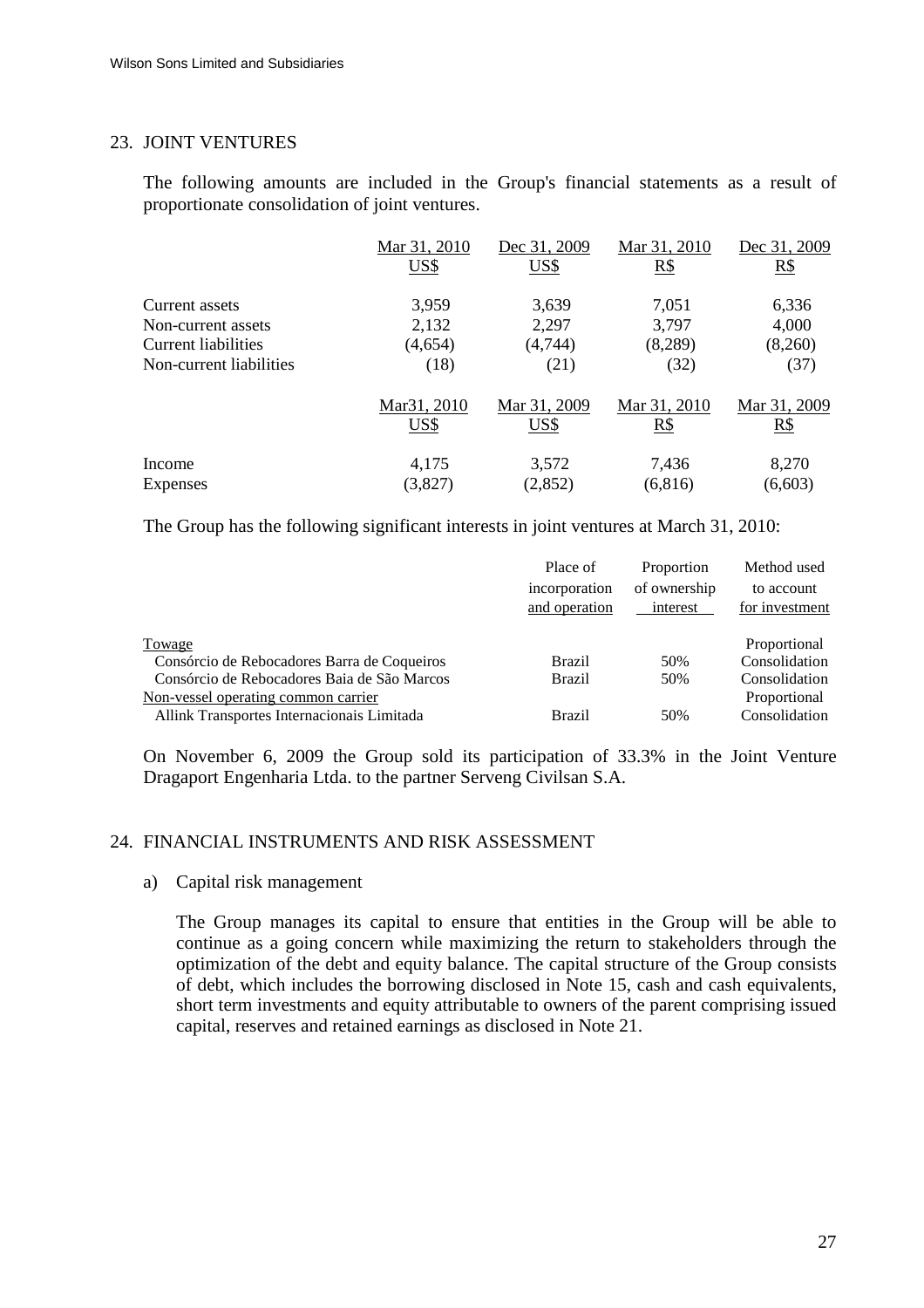## b) Categories of financial instruments:

|                                                                                                                                  | Fair value |         | Book value                                 |              |  |
|----------------------------------------------------------------------------------------------------------------------------------|------------|---------|--------------------------------------------|--------------|--|
|                                                                                                                                  |            |         | March 31, 2010 Dec 31, 2009 March 31, 2010 | Dec 31, 2009 |  |
|                                                                                                                                  | US\$       | US\$    | US\$                                       | US\$         |  |
| Financial assets (includes: cash and cash equivalents,<br>short term investments and trade and other<br>receivables)             | 311,350    | 294,751 | 311,350                                    | 294,751      |  |
| Financial liabilities (includes: bank loans and<br>overdrafts, obligations under finance leases and<br>trade and other payables) | 387,985    | 358,521 | 387,400                                    | 357,899      |  |
|                                                                                                                                  | Fair value |         | Book value                                 |              |  |
|                                                                                                                                  |            |         | March 31, 2010 Dec 31, 2009 March 31, 2010 | Dec 31, 2009 |  |
|                                                                                                                                  | R\$        | $R\$    | R\$                                        | R\$          |  |
| Financial assets (includes: cash and cash equivalents,<br>short term investments and trade and other<br>receivables)             | 554,515    | 513,220 | 554,515                                    | 513,220      |  |
|                                                                                                                                  |            |         |                                            |              |  |

#### c) Financial risk management objectives

The Group's Structured Operations Department monitors and manages financial risks related to the operations and coordinates access to domestic and international financial markets. These risks include market risk (currency and interest rate variation), credit risk and liquidity risk. The primary objective is to keep a minimum exposure to those risks by using non-derivative financial instruments and by assessing and controlling the credit and liquidity risks.

#### d) Foreign currency risk management

The Group undertakes certain transactions denominated in foreign currency (Real). Hence, exposures to exchange rate fluctuations arise. Exchange rate exposures are managed within approved policy parameters, which may include the use of forward foreign exchange contracts.

The Group may enter into derivatives contracts such as forward contracts and swaps to hedge risks arising from exchange rate fluctuations. There were no such contracts on March 31, 2010 and December 31, 2009.

The carrying amounts of the Group's foreign currency denominated monetary assets and monetary liabilities at the reporting dates are as follows:

|                             |                               | Assets                           | Liabilities                   |                                  |  |  |
|-----------------------------|-------------------------------|----------------------------------|-------------------------------|----------------------------------|--|--|
|                             | March, 31 2010<br><u>US\$</u> | December, 31 2009<br><u>US\$</u> | March, 31 2010<br><u>US\$</u> | December, 31 2009<br><u>US\$</u> |  |  |
| Amounts denominated in Real | 343,550                       | 327,593                          | 148,091                       | 129,292                          |  |  |
|                             | Assets                        |                                  |                               | Liabilities                      |  |  |
|                             | March, 31 2010                | December, 31 2009                | March, 31 2010                | December, 31 2009                |  |  |
|                             | <u>R\$</u>                    | <u>R\$</u>                       | <u>R\$</u>                    | $_{\rm R5}$                      |  |  |
| Amounts denominated in Real | 611,863                       | 570,405                          | 263,750                       | 225.123                          |  |  |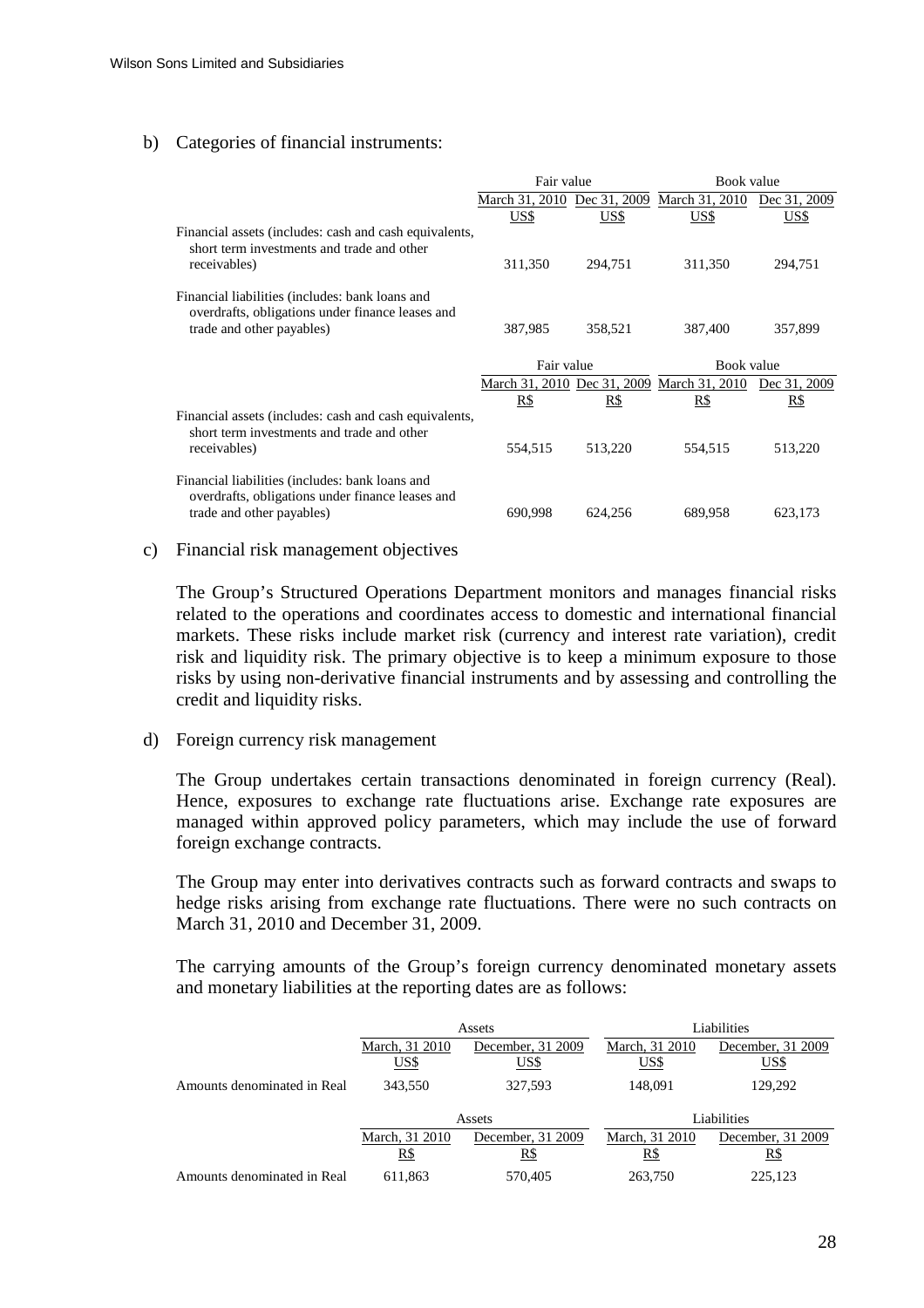#### Foreign currency sensitivity analysis

|                                   |              | Exchange rates          |                                                    |                   |                             |                                       |                                  |
|-----------------------------------|--------------|-------------------------|----------------------------------------------------|-------------------|-----------------------------|---------------------------------------|----------------------------------|
| Probable scenario                 |              | Possible scenario (25%) |                                                    |                   | Remote scenario (50%)       |                                       |                                  |
| R\$1.8000/US\$1.00                |              | R\$2.2500/US\$1.00      |                                                    | R\$2.700/US\$1.00 |                             |                                       |                                  |
| Operation                         | Risk         | Amount in US\$          |                                                    | Result            | Probable<br>scenario        | Possible<br>scenario 25%              | Remote<br>scenario 50%           |
| Total assets<br>Total liabilities | Real<br>Real | 343,550<br>148,091      | Exchange effects<br>Exchange effects<br>Net effect |                   | (3,626)<br>1,563<br>(2,063) | (71,611)<br>30,869<br><u>(40,742)</u> | (116,934)<br>50,406<br>(66, 528) |

#### e) Interest rate risk management

The Group is exposed to interest rate risk as entities in the Group borrow funds at both fixed and floating interest rates. BNDES charges fixed interest rates on loans for construction of vessels. Since these rates are considerably low, the Group understands that there is hardly a market risk for this part of the debt. As for the financing of Port Operations the Group's strategy for interest rate management has been to maintain a balanced portfolio of fixed and floating interest rates in order to optimize cost and volatility. The Company's interest rate risk management strategy may use derivative instruments to reduce debt cost attributable to interest rate volatility. As of March 31, 2010 and December 31, 2009 the Company had no outstanding interest rate swap contracts.

The group has part of its equity reserves linked to "DI" (Brazilian interbank interest rates) and part linked to fixed deposits in US Dollar.

f) Liquidity risk management

The Group manages liquidity risk by maintaining adequate reserves, banking facilities and reserve borrowing facilities by continuously monitoring forecast and actual cash flows and matching the maturity profiles of financial assets and liabilities.

g) Credit Risk

The Group's credit risk can be attributed mainly to balances such as cash and cash equivalents and trade accounts receivable. The accounts receivable in the balance sheet are shown net of the provision for doubtful receivables. The valuation provision is booked whenever a loss is detected, which, based on past experience, evidences impaired possibility of recovering cash flows.

The Group's sales policy is subordinated to the credit sales rules set by Management, which seeks to mitigate any loss from customers' delinquency.

h) Derivatives

The Group may enter into derivatives contracts such as forward contracts and swaps to hedge risks arising from exchange rate fluctuations. There were no such contracts on March 31, 2010 and December 31, 2009.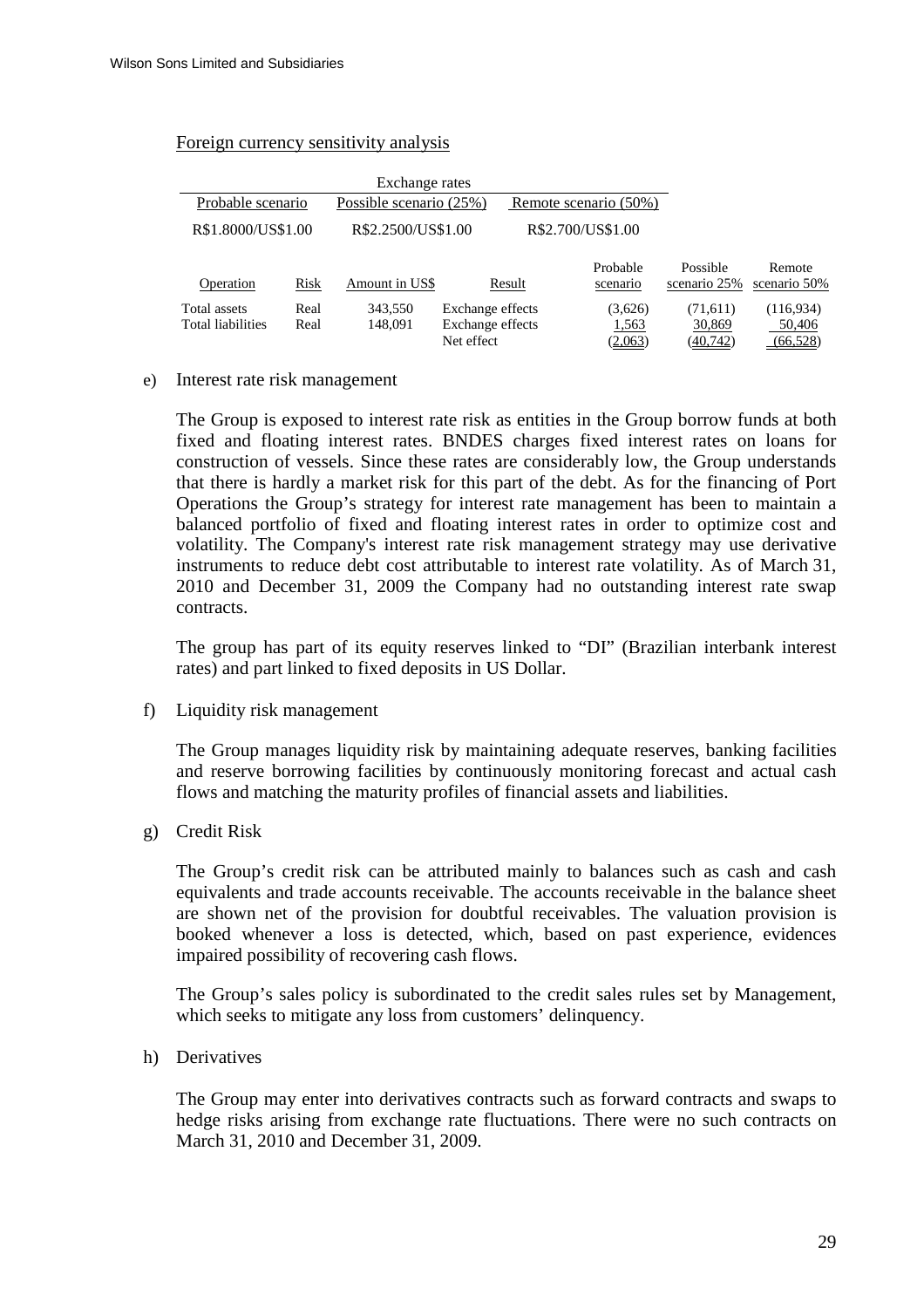i) Fair value of financial instruments

The Group's financial instruments are recorded in balance sheet accounts at March 31, 2010 and December 31, 2009 at amounts similar to the fair value at those dates. These instruments are managed though operating strategies aimed to obtain liquidity, profitability and security. The control policy consists of an ongoing monitoring of rates agreed versus those in force in the market and confirmation as to whether its short-term financial investments are being properly marked to market by the institutions dealing with its funds.

The Group does not make speculative investments in derivatives or any other risk assets. The determination of estimated realization values of Company's financial assets and liabilities relies on information available in the market and relevant assessment methodologies. Nevertheless, a considerable judgment was required when interpreting market data to derive the most adequate estimated realization value.

j) Criteria, assumptions and limitations used when computing market values

#### Cash and cash equivalents

The market values of the bank current account balances are consistent with book balances.

#### Short term investments

The book value of short-term financial investments approximates its fair value.

#### Trade and other receivables/payables

In the Group management's view, the book balance of trade and other accounts receivable and payables approximates fair value.

#### Bank Overdrafts and Loans

Fair value of loans arrangements were calculated at their present value determined by future cash flows and at interest rates applicable to instruments of similar nature, terms and risks or at market quotations of these securities.

Fair value of BNDES financing arrangements is identical to book balances since there are no similar instruments, with comparable maturity dates and interest rates.

In the loan arrangement with IFC, fair value was obtained using the same spread as in the most recent agreement plus Libor.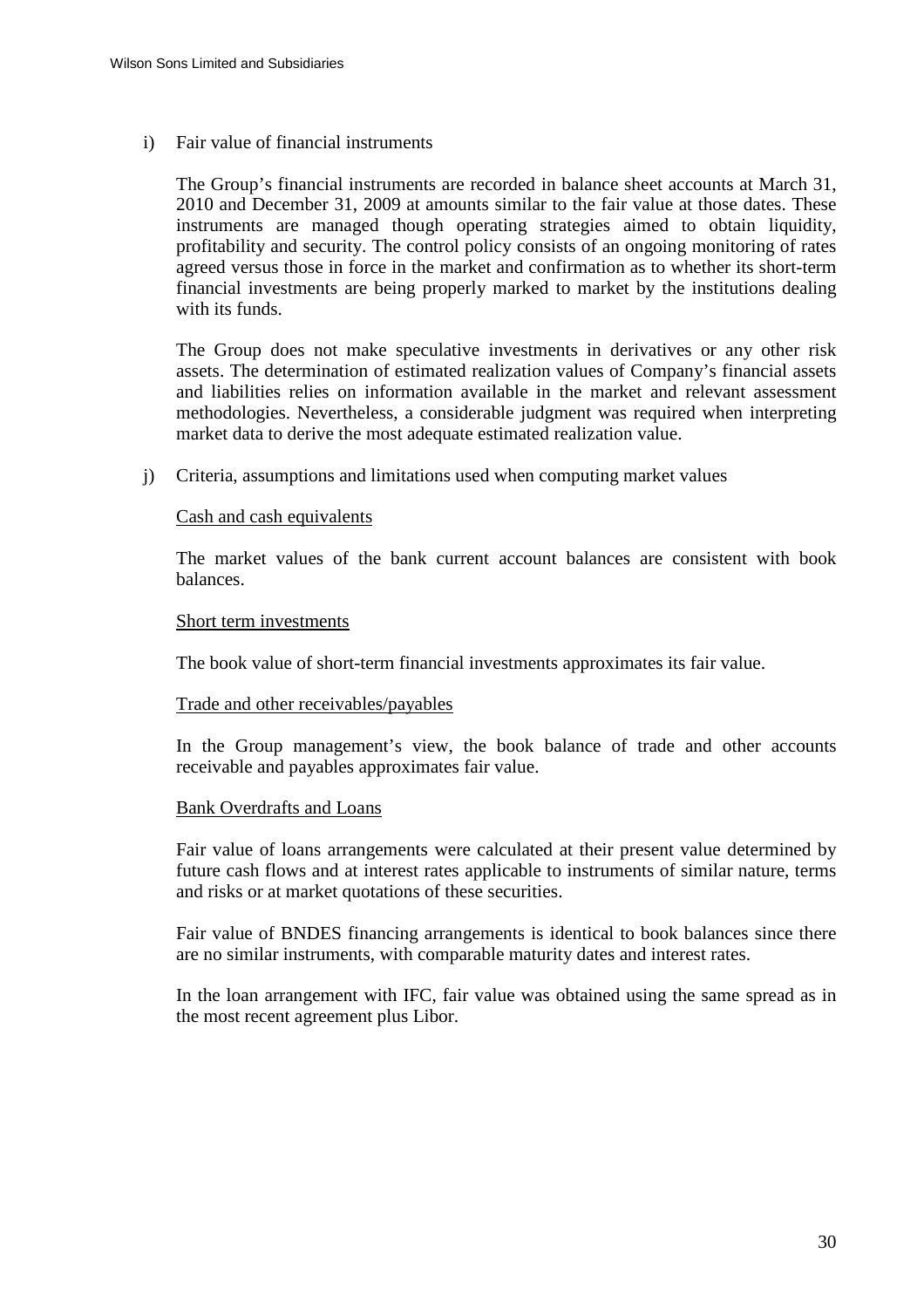#### 25. RELATED PARTY TRANSACTIONS

Transactions between the company and its subsidiaries, which are related parties, have been eliminated on consolidation and are not disclosed in this note. Transactions between the group and its associates, joint ventures and others investments are disclosed below.

|                                            | Current         | Non-current | Current        | Non-current    |              |             |
|--------------------------------------------|-----------------|-------------|----------------|----------------|--------------|-------------|
|                                            | assets          | assets      | liabilities    | liabilities    | Revenues     | Expenses    |
|                                            | US\$            | US\$        | US\$           | US\$           | US\$         | US\$        |
| Associates:                                |                 |             |                |                |              |             |
| 1. Gouvêa Vieira Advogados                 |                 |             | 3              | $\overline{a}$ |              |             |
| 2. CMMR Intermediação Comercial Ltda.      |                 |             |                |                |              | 79          |
| Joint ventures:                            |                 |             |                |                |              |             |
| 3. Allink Transportes Internacionais Ltda. | 10              |             |                |                | 185          | 3           |
| 4. Consórcio de Rebocadores Barra de       |                 |             |                |                |              |             |
| Coqueiros                                  | 28              | 61          |                |                | 19           |             |
| 5. Consórcio de Rebocadores Baía de        |                 |             |                |                |              |             |
| São Marcos                                 | 19              | 2,025       | 108            |                | 534          |             |
| Others                                     |                 |             |                |                |              |             |
| 7. Patrick Hamilton Hill                   | $\sim$          | 2,636       | $\sim$ $-$     |                | 52           |             |
|                                            |                 |             |                |                |              |             |
| At 31 March, 2010                          | $-57$           | 4,722       | <u> 111</u>    |                | 790          | $-82$       |
|                                            |                 |             |                |                |              |             |
| At 31 December, 2009                       | $\frac{29}{2}$  | 4,833       | $\frac{92}{2}$ |                | N/A          | N/A         |
|                                            |                 |             |                |                |              |             |
| At 31 March, 2009                          | <u>167</u>      | 2,733       | $\equiv$       | 146            | 1,526        | $-70$       |
|                                            |                 |             |                |                |              |             |
|                                            | Current         | Non-current | Current        | Non-current    |              |             |
|                                            | assets          | assets      | liabilities    | liabilities    | Revenues     | Expenses    |
|                                            | <u>R\$</u>      | <u>R\$</u>  | $R\$           | <u>R\$</u>     | $R\$         | <u>R\$</u>  |
| Associates:                                |                 |             |                |                |              |             |
| 1. Gouvêa Vieira Advogados                 |                 |             | 5              |                |              |             |
| 2. CMMR Intermediação Comercial Ltda.      |                 |             |                |                |              | 141         |
| Joint ventures:                            |                 |             |                |                |              |             |
| 3. Allink Transportes Internacionais Ltda. | 18              |             |                |                | 330          | 5           |
| 4. Consórcio de Rebocadores Barra de       |                 |             |                |                |              |             |
| Coqueiros                                  | 50              | 109         |                |                | 35           |             |
| 5. Consórcio de Rebocadores Baía de        |                 |             |                |                |              |             |
| São Marcos                                 | 34              | 3,607       | 193            |                | 951          |             |
| Others                                     |                 |             |                |                |              |             |
| 7. Patrick Hamilton Hill                   | $\sim$ $-$      | 4,695       | $\sim$         |                | 93           |             |
|                                            |                 |             |                |                |              |             |
| At 31 March, 2010                          | 102             | 8,411       | <u> 198</u>    | $\equiv$       | 1,409        | <u> 146</u> |
|                                            |                 |             |                |                |              |             |
| At 31 December, 2009                       | $\frac{-51}{2}$ | 8,415       | 160            |                | N/A          | N/A         |
|                                            |                 |             |                |                |              |             |
| At 31 March, 2009                          | 388             | 6,327       |                | 338            | <u>3,535</u> | <u>163</u>  |
|                                            |                 |             |                |                |              |             |

1. Dr. J.F. Gouvea Vieira is a managing partner in the law firm Gouvea Vieira Advogados. Fees were paid to Gouvea Vieira Advogados for legal services.

2. Mr. C. M. Marote is a shareholder and Director of CMMR Intermediação Comercial Limitada. Fees were paid to CMMR Intermediação Comercial Limitada for consultancy services.

3. Allink Transportes Internacionais Limitada is 50% owned by the Group and rents office space from the Group.

4-6 The transactions with the joint ventures are disclosed as a result of proportionate amounts not eliminated on consolidation. The proportion of ownership interest in each joint venture is described on Note 23.